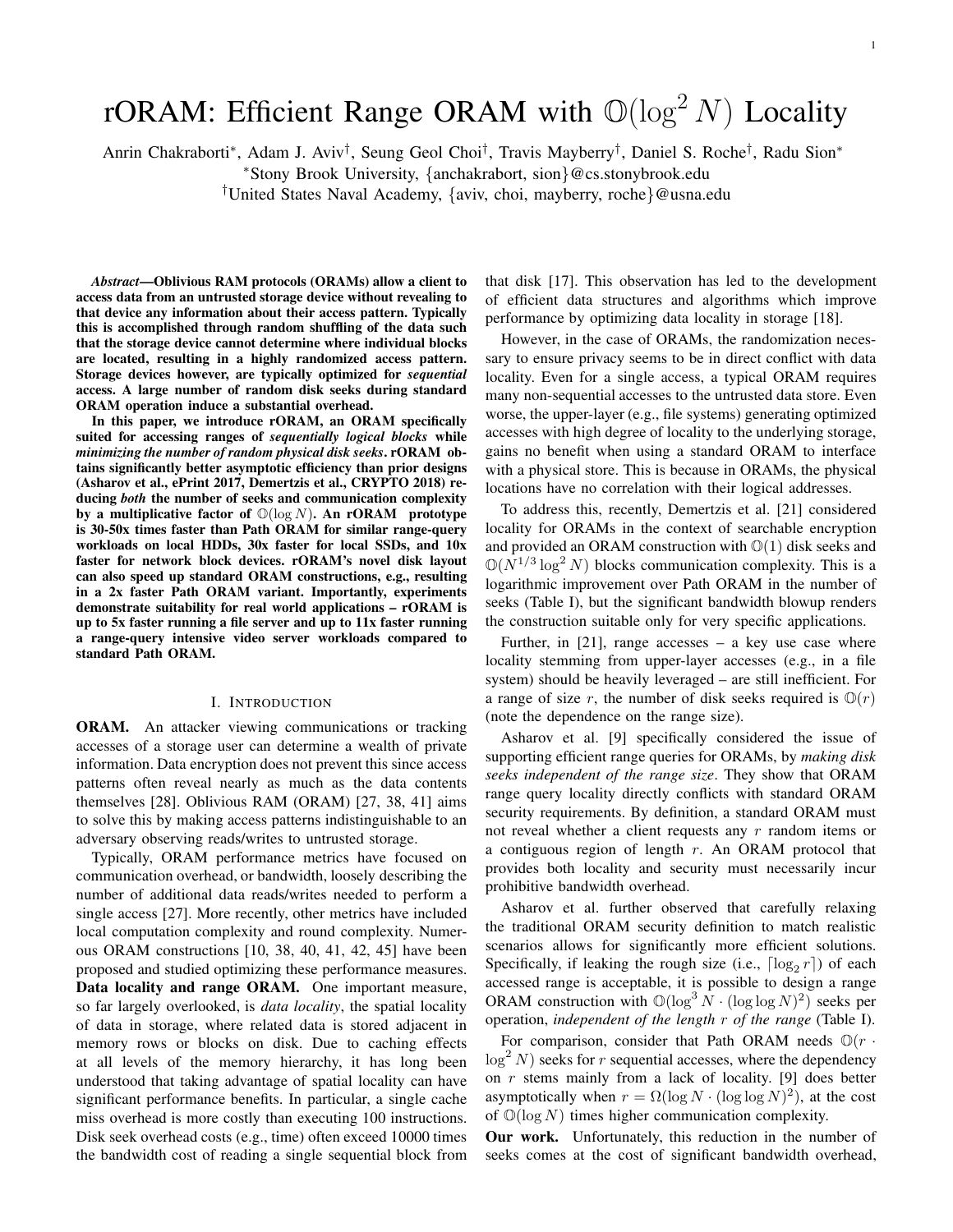which is often times much more expensive, especially when data is outsourced to remote servers.

To mitigate this, we ask the following important question:

*Can we construct an efficient range ORAM scheme with data locality, while ensuring that accesses to a small range is asymptotically as fast as the traditional ORAMs?*

rORAM answers affirmatively and provides a highly efficient range query mechanism with locality, with  $\mathbb{O}(\log^2 N)$ seek and  $\mathbb{O}(r \cdot \log^2 N)$  non-amortized communication complexity,  $\mathbb{O}(\log N)$  times more efficient than existing work. Importantly, note that for singleton ranges, rORAM has the same asymptotic bandwidth requirements as standard Path ORAM [41] with a server-side position map!

# *A. Security & Application Setting*

Security of range ORAM. At first glance, it may seem that allowing range size leaks seriously weakens ORAM security. However, in most practical cases, this leak already exists inherent to the deployment.

For example, a typical file system running on top of an ORAM issues a majority of its accesses in tightly timeadjacent bursts of sequential block ranges. This immediately leaks the range sizes to any underlying untrusted storage. In fact, explicitly hiding range sizes may be futile if the underlying storage is already aware that a file system runs on top of it. In the following, we detail several other considerations that strengthen the case for accepting range size leaks.

First, consider that rORAM leaks only the rough length of a range, where the actually queried range size is always a power of 2, i.e.,  $i = \lceil \log_2 r \rceil$ . Thus for any user-desired range length, e.g,  $\{1, 2, 3, \ldots,$  maxlen}, the leakage profile will be  $\{ \lceil \log_2 1 \rceil, \lceil \log_2 2 \rceil, \lceil \log_2 3 \rceil, \ldots, \lceil \log_2 \mathsf{maxlen} \rceil \}.$  This leakage contains  $\mathbb{O}(\log_2 N)$  different values and can be understood as  $\mathbb{O}(\log_2 N)$  different possible padding lengths. Of course, padding any arbitrary length  $r$  always to a fixed  $N$ provides the best security, but it also greatly increases communication costs. Having variable padding lengths provides a tuning knob to trade off between efficiency and security.

More importantly, even with fixed-length padding (the most secure option), standard ORAMs leak significant information, mainly through the timing channel discussed above, not captured by the ORAM security definition. As discussed, for a typical file system deployed on top of a standard ORAM block device, accesses to different files/metadata/etc. are highly correlated and can be determined accurately using timing information on the number of blocks requested within a given time window. No practically viable solution exists for this leak. Application setting. Many applications, such as searchable encryption, are well suited to less strict ORAM security guarantees. Weaker ORAMs have been previously used to design efficient dynamic searchable encryption schemes [32]. Range ORAMs are particularly useful in this setting [21].

Further, as shown by experiments (Section VII), rORAM is extremely well suited for deployment with traditional file systems (e.g., ext4 file server). File systems typically generate requests of variable sizes for both reading/writing files and updating metadata. To achieve acceptable I/O throughputs, the underlying ORAM block device needs to support efficient queries for arbitrarily-sized ranges of sequential blocks.

Accordingly, rORAM is designed to efficiently execute range queries of variable sizes. This significantly speeds up file system operation and for large file applications (e.g., a video server), the gains are even more noticeable. For example, rORAM features a 5x speedup over Path ORAM running a typical file server and an 11x speedup for a video server application running on a local HDD.

In summary, rORAM generalizes standard ORAMs that do not specifically support range queries, and provides an easyto-tune tradeoff between performance and security:

*Applications querying only singleton ranges achieve the same security guarantees as on a traditional ORAM at similar costs. Applications querying entire ranges get significant performance increase at an easily quantifiable security cost, namely leaking the size of the range.*

#### *B. rORAM Highlights*

Locality-aware disk layout and batch writes. As we will see later, a main rORAM building block is a modified version of Path ORAM. We first introduce a new technique for reducing the number of seeks in a Path ORAM.

Tree-based ORAMs, such as Path ORAM, update data in the server-side tree through an *eviction* operation, which reads a specific path in its entirety and writes back as many blocks as possible from the client-local *stash* along the path. To prevent overflows, consecutive eviction paths are chosen with minimum overlap, usually in bit-reversed lexicographical ordering<sup>1</sup> of the leaf identifiers [26].

However, this has a detrimental effect on the number of seeks required when evictions are performed in batches, since successively chosen eviction paths are topologically distant from each other in the tree. Specifically, when tree nodes are stored at random locations, the number of seeks required to batch b evictions is  $\mathbb{O}(b \cdot \log N)$  (note the dependence on b).

Since range queries write back multiple blocks to the tree, a more efficient batching mechanism is desirable. By design, rORAM enables many *evictions* to execute with very few seeks – the number of seeks is independent of the number of evictions performed. To this end, *rORAM disk layout ensures that tree nodes accessed in successive evictions are physically located next to each other on the storage device*.

In particular, the paths (i.e., corresponding to leaf nodes) in the ORAM tree are labeled in bit-reversed lexicographic ordering. Then, the physical buckets at each level of the tree are stored adjacent to each other, following the same bitreversed ordering (see Figure 2 and Figure 3).

As a result, when performing  $b$  evictions together, buckets can be fetched (and written back) *level-by-level*. Due to the physical layout of the tree, the b mod  $2<sup>i</sup>$  buckets required from level  $i$ , will be adjacent to each other on physical storage

<sup>&</sup>lt;sup>1</sup>In bit-reverse ordering, numbers are ordered by treating the leftmost bit as the least significant bit. For example, the sequence of 3-bit-reversed number ordering is 000, 100, 010, 110, . . ., 111; that is, 0, 4, 2, 6, . . ., 7 in decimal.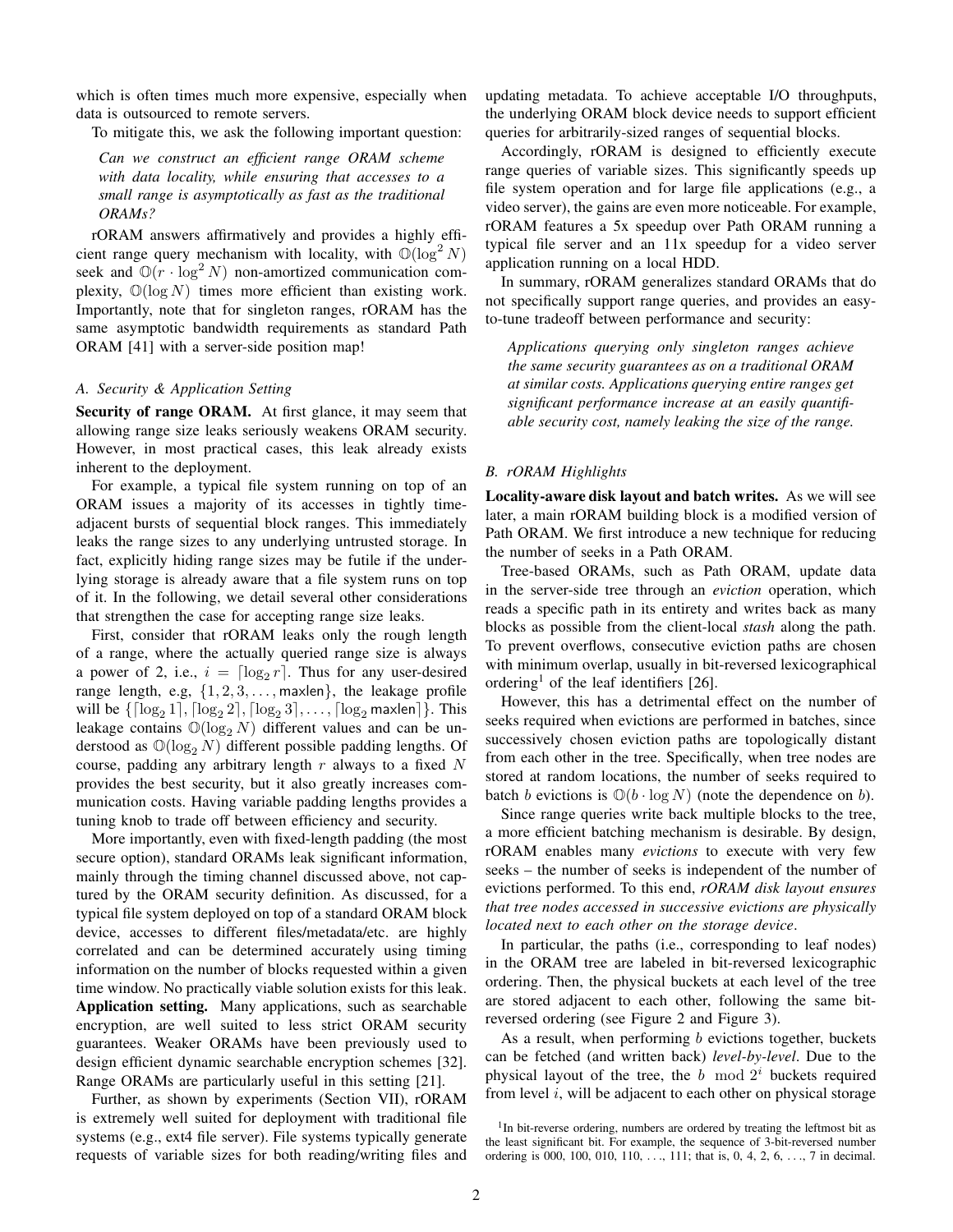|                                 | <b>Seeks</b>                                              | Bandwidth                                              | Server Space           | Client Storage                 | Leakage                  |
|---------------------------------|-----------------------------------------------------------|--------------------------------------------------------|------------------------|--------------------------------|--------------------------|
| rORAM (this work)               | $\mathbb{O}(\log^2 N)$                                    | $\mathbb{O}(r\cdot \log^2 N)$                          | $\mathbb{O}(N \log N)$ | $\mathbb{O}(L \cdot \lambda)$  | $\log_2 r$               |
| Asharov et al. (Range ORAM) [9] | $\mathbb{O}(\log^3 N \cdot (\log \log N)^2)$<br>), amort. | $\mathbb{O}(r \cdot \log^3 N)$ ,<br>. amort.           | $\mathbb{O}(N \log N)$ | $\mathbb{O}(L\cdot\lambda)$    | $\lceil \log_2 r \rceil$ |
| Path ORAM (rec. PM) [41]        | $\mathbb{O}(r \cdot \log^2 N)$                            | $\cdot \log^2 N$<br>$\mathbb{J}(r)$                    | $\mathbb{O}(N)$        | $\mathbb{O}(\lambda)$          | none                     |
| Path ORAM (local PM) [41]       | $\mathbb{O}(r \cdot \log N)$                              | $\cdot \log N$<br>$\Box$ ) ( $r$                       | $\mathbb{O}(N)$        | $\mathbb{O}(N)$                | none                     |
| Demertzis et al. [21]           | $\mathbb{O}(r)$                                           | $\mathcal{D}(r \cdot N^{1/3}$ .<br>$\cdot \log^2$<br>N | $\mathbb{O}(N)$        | $\mathbb{O}(N^{1/3} \log^2 N)$ | none                     |

TABLE I

PERFORMANCE COMPARISON FOR A CLIENT ACCESSING A REGION OF r CONTIGUOUS BLOCKS. L IS THE MAXIMUM RANGE SIZE SUPPORTED BY THE RANGE ORAM SCHEMES AND λ IS THE SECURITY PARAMETER. ALL COMPLEXITIES ARE IN TERMS OF NUMBER OF BLOCKS.

and can be read with only 1 seek. Effectively, b evictions now require in total  $\mathbb{O}(\log N)$  seeks, *independent of b*.

Interestingly, since rORAM applies this technique to Path ORAM itself, it achieves better efficiency not only for range query applications but also for standard Path ORAM performance. Experiments show a 2x speedup for standard Path ORAM equipped with the disk-aware layout and batched evictions (Section VII).

Multiple sub-ORAMs with different data locality. rORAM deploys  $\mathbb{O}(\log N)$  separate Path ORAM based sub-ORAMs, each of which contains a copy of the *same* data at all times. Further, each sub-ORAM is optimized to serve a different range size with minimal disk seeks.

Specifically, the ith sub-ORAM is optimized for access to a contiguous range of length r where  $\lceil \log_2 r \rceil = i$ . This leaks the rough size of the given range, but it allows the sub-ORAM to be highly efficient in serving the query.

Locality-sensitive mapping. The locality-aware disk layout only ensures that multiple batched evictions incur a small number of disk seeks independent of the batch size. However the layout does not provide any seek-related guarantees when *querying* for multiple blocks from different random paths in a Path ORAM tree. This is because Path ORAMs place blocks along random tree paths, regardless of the block address. As a result, fetching a logically related range of blocks still requires fetching multiple random paths from the tree, unavoidably incurring a large number of seeks. Specifically, if each node of the tree is stored at a random location on disk, fetching a range of size r requires  $\mathbb{O}(r \cdot \log N)$  seeks.

To mitigate this, rORAM introduces a novel block mapping scheme consistent with the locality-aware disk layout. In particular, the scheme places the first block in a range onto a random path in the tree, and *all subsequent blocks in the range are placed along paths that are stored adjacent to each other on disk*. Now, reading a range of size r requires only  $\mathbb{O}(\log N)$ seeks! Critically, as we will show, with an appropriately-sized stash, the mapping provides standard privacy assurances.

Efficient management of multiple position maps. Note that since rORAM duplicates data across multiple sub-ORAMs, updates to a block in one sub-ORAM should be reflected to the other sub-ORAMs as well to ensure consistency. This is challenging because the sub-ORAMs are initialized with their own random seeds, and hence the location of a particular block in one sub-ORAM does not immediately provide its location in the other sub-ORAMs.

Further, in the presence of a stateless or limited-storage client, the position maps associating logical to physical addresses in each of the sub-ORAM trees must also be stored obliviously on the server. This is a well-known problem with tree-based ORAMs like Path ORAM. Locating and updating a block in all the sub-ORAMs using their corresponding position maps will unfortunately result in  $\mathbb{O}(\log^3 N)$  seeks and communication overhead.

To tackle this, rORAM introduces a new *distributed position map*. First, each block in each sub-ORAM stores additional information allowing rORAM to immediately look up the physical location of that same block in the other ORAMs, not unlike the case of pointer-based oblivious data structures [44]. Second, note that if a client accesses a range using the *i*th sub-ORAM, the positions of the blocks in the accessed range need to be updated *only in the* i*th sub-ORAM*. The range needs to be evicted to the other trees as well, but there is no need to refresh the positions in the other sub-ORAMs since they are still hidden and look random to the adversary – the range has not been *read* from those trees, and the (deterministic) eviction schedule is independent of the positions.

As a result, rORAM needs only  $\mathbb{O}(\log^2 N)$  seeks for the position map accesses and updates per operation, matching the asymptotic cost of the data access itself.

Simplicity of construction & evaluation. A key advantage of rORAM is the simplicity of implementation and deployment. Prior solutions [9] are amortized and use complex building blocks (such as locality-friendly oblivious sort etc.)

rORAM mechanisms can be implemented with simple yet effective modifications to existing tree-based ORAM designs. rORAM is evaluated in detail for real workloads, and compared against standard ORAMs. rORAM is 30-50x times faster than Path ORAM for similar range query workloads on local HDDs, 30x faster for local SSDs, and 10x faster for network block devices. Further, the rORAM locality-aware physical layout can be deployed independently to speed-up standard Path ORAM by a factor of 2x. Finally, application benchmarks demonstrate that rORAM is up to 5x faster running a file server and up to 11x faster running a range-query intensive video server workloads compared to Path ORAM.

# *C. Summary*

Based on the construction presented herein, rORAM makes the following contributions:

- 1) A new oblivious range ORAM construction that optimizes data locality and is faster by a factor of  $\mathbb{O}(\log N)$ over previous results [9] (Table I).
- 2) A new locality-preserving sub-ORAM design based on bit-reversed lexicographic ordering that achieves: i) a highly-optimized physical disk layout for efficiently batching evictions, and ii) an efficient tree paths mapping mechanism for ensuring data locality in range queries.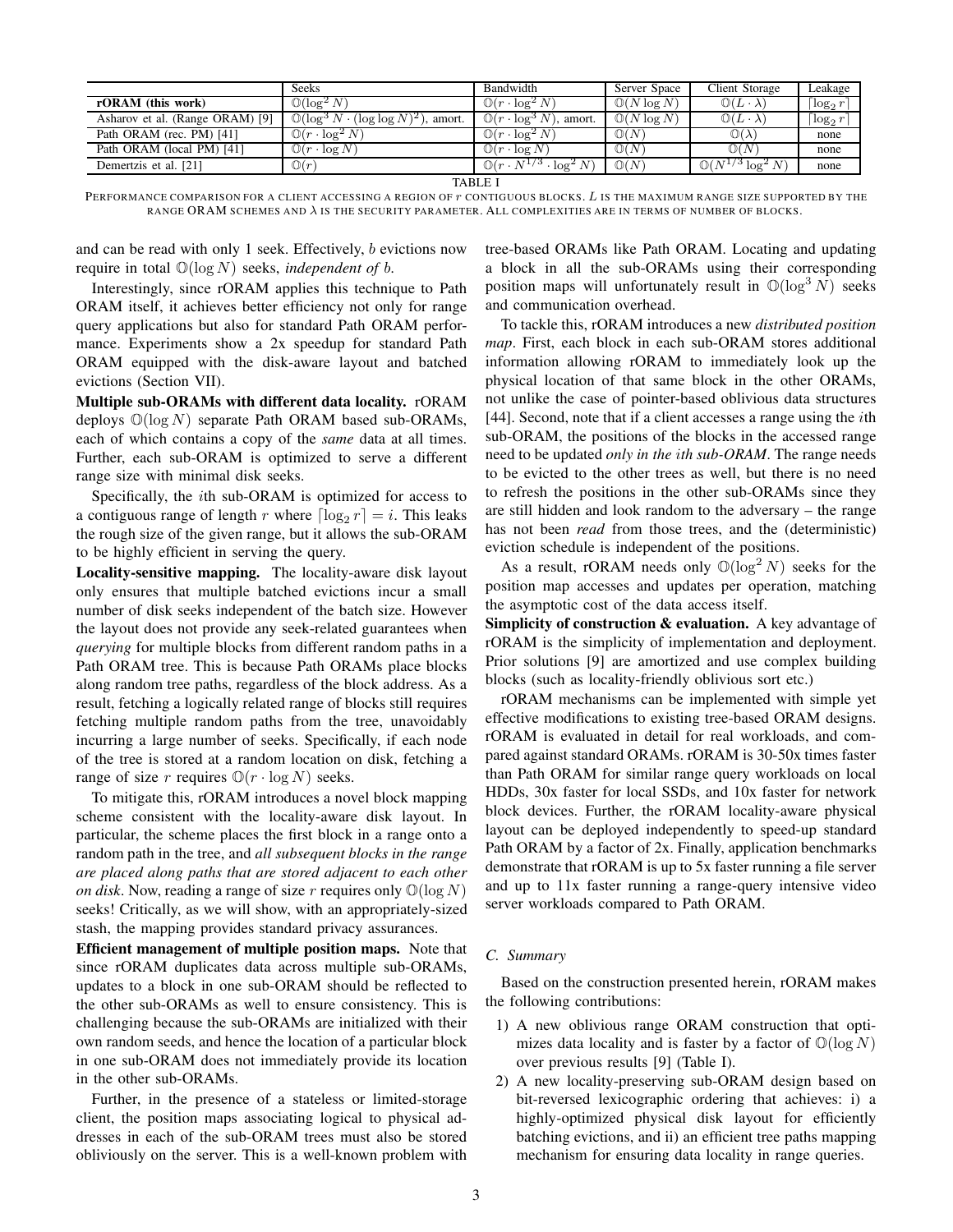- 3) A new distributed position map construction for efficiently locating block replicas in multiple ORAMs.
- 4) An open-source implementation of rORAM. To the best of our knowledge, rORAM is the first implementation of a Range ORAM construction.
- 5) Micro-benchmarks showing significant performance increase for range-query workloads compared to standard ORAMs. For example, rORAM is 30-50x faster than Path ORAM for range queries of size  $\geq 2^{10}$  blocks on local HDDs, 30x faster for local SSDs, and 10x faster for network block devices.
- 6) Application benchmarks showing suitability for real world applications: rORAM is up to 5x faster running a file server and up to 11x faster running a range-query intensive video server across several platforms.

#### II. PRIOR WORK

Oblivious RAM (ORAM) and applications. ORAM protects the access pattern so that it is infeasible to guess which operation is occurring and on which item. Since the seminal work by Goldreich and Ostrovsky [27], many works have focused on improving ORAM efficiency (e.g., [10, 34, 38, 42, 45]).

ORAM plays as an important tool to achieve secure cloud storage [31, 39] and secure multi-party computation [22, 30, 42] and secure processors [24, 29]. There also have been works to hide the access pattern of protocols accessing individual data structures, e.g., maps, priority queues, stacks, and queues and graph algorithms on the cloud server [35, 44].

Locality in searchable encryption. Data locality has been a useful metric for evaluating searchable symmetric encryption [8, 14, 19]. In these models, the client stores their data remotely and encrypted, but the server can perform searches upon the data (e.g., a keyword search) without revealing the plain text. While related, searchable symmetric encryption does not protect against access patterns, e.g., revealing whether the same data item has been accessed multiple times.

ORAMs with locality. In the closest related work to this one, Asharov et al. [9] first introduced the weaker security model for range ORAMs by which the size of the range is leaked to provide data locality. Their construction, built on top of a hierarchical ORAM construction [27], also makes use  $\mathbb{O}(\log N)$  series of ORAMs by which each ORAM forms the layer in the tree. Locality is achieved by storing the ranges on each level as increasingly larger blocks of size  $2^i$ . They show that the number of seeks per access is  $\mathbb{O}(\log^3 N \cdot (\log \log N)^2)$ .

Further, [9] proposes a more relaxed definition for File ORAMs where the sizes of individual files are revealed per access. This results in better asymptotic performance at the cost of less access flexibility. First, File ORAMs do not provide any opportunity for padding accesses in contrast to the variable-length padding options available for range ORAMs – access to individual files/metadata of different sizes are always distinguishable and multiple accesses to the same file can be linked using the file size. Second, File ORAMs cannot support efficient arbitrary-sized reads/edits to portions of large files – files are always accessed in their entirety. In this work, we adapt the security setting and flexibility of range ORAMs but with a more efficient construction. We primarily compare our work against the range ORAM construction in [9].

Data locality has been used previously as a performance metric in the setting of write-only ORAMs. In this security model, reads are assumed to be unobservable by an attacker, but writes to data can be observed and must be obfuscated. First introduced by Blass et al. [11] in the context of protecting hidden volumes, a randomized procedure was used to achieve obliviousness. Later, Roche et al. [36] showed that writeobliviousness can be achieved with deterministic, sequential writing patterns. However, the data locality of reads was not evaluated, and depends largely on the write pattern itself.

Improvements for the position map have been produced by using temporal locality. FreeCursive [24] employs a PosMap Lookaside Buffer (PLB) to reduce the overhead of using a position map. While leveraging *temporal* locality in the position map, this work does not provide *spatial* data locality.

ORAMs have also been used to expand searchable encryption with locality. Work by Demertzis et al. [21] proposed a hierarchical square-root ORAM [27] to support searchable encryption. This scheme makes use of locality-preserving version of Melbourne Shuffle [33] to achieve  $\mathbb{O}(1)$  seeks, but requires  $\mathbb{O}(N^{1/3} \log^2 N)$  communication and local storage with higher server storage. It also does not support range queries naturally, which adds a multiplicative cost to communications and seeks.

## III. BACKGROUND & SECURITY DEFINITIONS

ORAM. An Oblivious RAM (ORAM) protocol allows a client to store and manipulate an array of  $N$  blocks on an untrusted, honest-but-curious server without revealing the data or access patterns to the server. Specifically, the logical array of  $N$ blocks is indirectly stored into a specialized back-end data structure on the server, and an ORAM scheme specifies an access protocol that implements each logical access with a sequence of physical accesses to that back-end structure. An ORAM scheme is secure if for any two sequences of logical accesses of the same length, the physical accesses produced by the protocol are computationally indistinguishable.

More formally, let  $\vec{y} = (y_1, y_2, ...)$  denote a sequence of operations, where each  $y_i$  is a Read $(a_i)$  or a Write $(a_i, d_i)$ ; here,  $a_i \in [0, N)$  denotes the logical address of the block being read or written, and  $d_i$  denotes a block of data being written. For an ORAM scheme  $\Pi$ , let Access  $\Pi(\vec{y})$  denote the physical access pattern that its access protocol produces for the logical access sequence  $\vec{y}$ . We say the scheme  $\Pi$  is *secure* if for any two sequences of operations  $\vec{x}$  and  $\vec{y}$  of the same length, it holds

$$
Access^{\Pi}(\vec{x}) \approx_c \text{Access}^{\Pi}(\vec{y}),
$$

where  $\approx_c$  denotes computational indistinguishability (with respect to the security parameter  $\lambda$ ).

#### *A. Range ORAM and Locality*

In this work, we study ORAMs specifically suited for accessing sequential ranges of data. This requires a slightly different security definition to capture the fact that range ORAMs access ranges of blocks instead of just single blocks.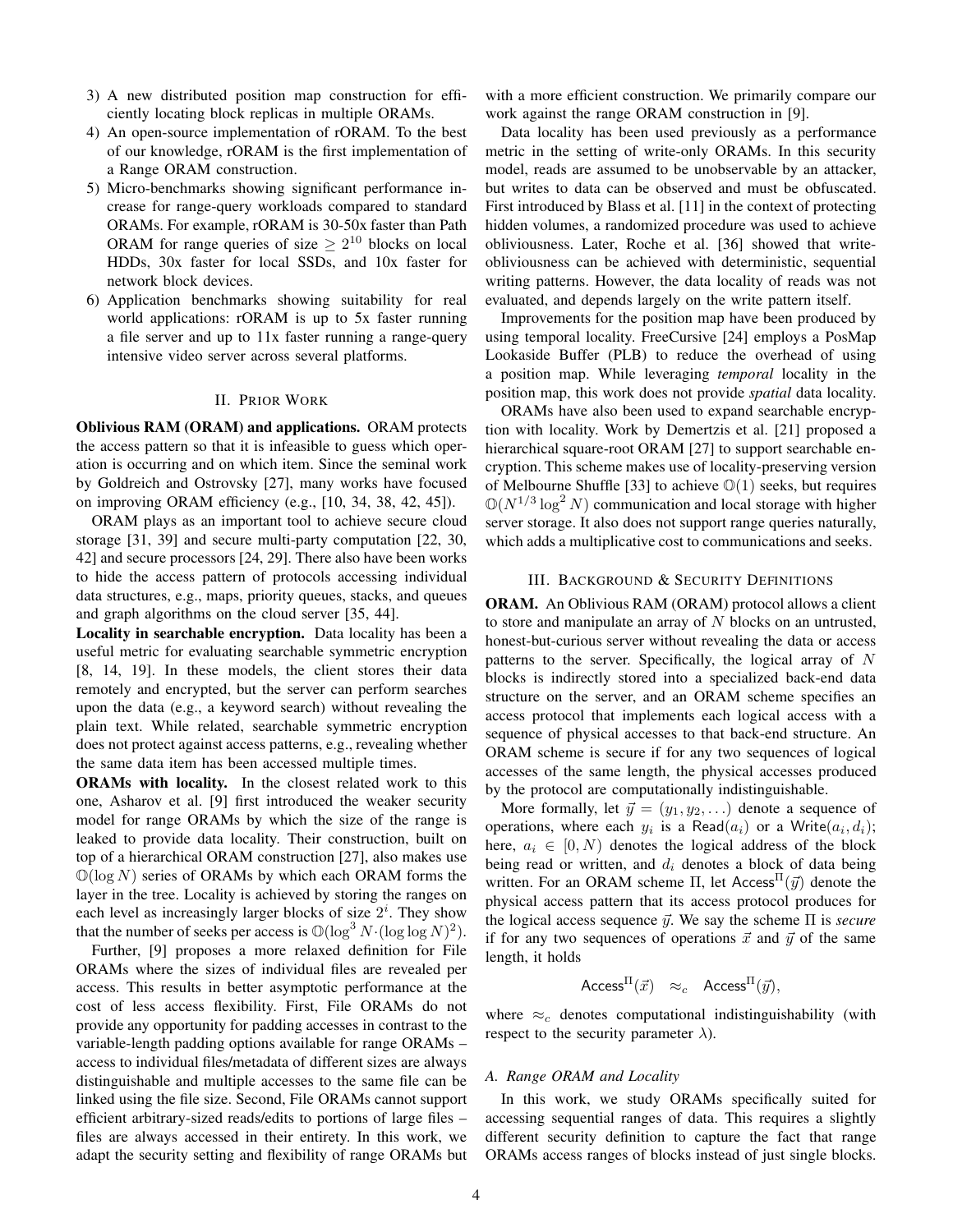Let let  $\vec{y} = (y_1, y_2, ...)$  denote a sequence of operations, where each  $y_i$  represents an access to a range of sequential blocks. Let  $y_i$  be either ReadRange $(a_i, \ell_i)$  or WriteRange $(a_i, \ell_i, d_1, \ldots, d_{\ell_i})$ . Here,  $a_i$  refers to a logical block as before, but additionally  $\ell_i$  indicates the *number of sequential blocks to access starting with*  $a_i$ *.*  $d_1$ , ...,  $d_{\ell_i}$  are the blocks of data to be written to the logical addresses  $a_i, a_i + 1, \ldots, a_i + \ell_i.$ 

Let len( $y_i$ ) signify the length  $\ell_i$  for of the range access  $y_i$ . A Range ORAM scheme  $\Pi$  is secure if for any two sequences of operations  $\vec{x}$  and  $\vec{y}$  of the same length, subject to the following constraint:

$$
\forall i: \lceil \log_2(\texttt{len}(y_i)) \rceil = \lceil \log_2(\texttt{len}(x_i)) \rceil
$$

it holds that

$$
\mathsf{Access}^{\Pi}(\vec{x}) \approx_c \mathsf{Access}^{\Pi}(\vec{y}),
$$

where  $\approx_c$  denotes computational indistinguishability (with respect to the security parameter  $\lambda$ ).

Informally, this means that a Range ORAM can leak the rough size of the ranges that are being accessed by each operation. That is, the length of two accesses only needs to be within  $(2^k, 2^{k+1}]$  for some k in order for them to be indistinguishable. In other words,  $\mathbb{O}(\log \ell_i)$  bits are leaked per access, which is the *order of magnitude* of the range.

Locality and seeks. Locality of an algorithm is well defined in prior works [9, 19]. Informally, this is *the number of seeks* required on the storage medium during the execution of that algorithm. If an ORAM algorithm performs accesses to the physical storage at the addresses  $\vec{z} = (z_1, z_2, \ldots)$ , in that order, then a *seek* is defined as an index i such that  $z_{i+1} \neq z_i+1$ . The total number of seeks across  $\vec{z}$  is the *locality* of the algorithm.

#### *B. Path ORAM*

One of the most efficient ORAM constructions currently known is Path ORAM, presented in the seminal work of Stefanov et al. [41]. Path ORAM works by storing data blocks in a complete binary tree with  $N$  leaf nodes (or buckets). Each bucket in the tree has space for a small constant number of blocks, denoted Z. During initialization, leaf buckets are numbered 0 to  $N - 1$  and blocks are each given random tags (or positions) from the range  $[0, N)$ . In addition, there is a single small *stash* area which holds some blocks temporarily. The tree maintains an *invariant* that if a block has tag p, it will exist *either in the stash or somewhere along the path from the root of the tree to the* p*th leaf node*.

Data access and eviction. In order to retrieve a block, the client must first determine the path position tag  $t$  for the block. This is done by maintaining a map, called the *position map*, that relates logical block addresses to their random positions. Once the tag  $t$  has been found, the client retrieves the entire path from root to the tth leaf node and stores the buckets on this path locally. The requested logical block is accessed by scanning the retrieved buckets. The chosen block is then assigned to a new random leaf node (i.e. a tag), and its tag is updated accordingly and stored back in the position map. Finally the updated block itself is appended to the stash area. Note that this occurs invariably as the tag is reassigned for every access in order to hide the access pattern.

Because the stash has a fixed size, eventually it is necessary to *evict* blocks from the stash back to the tree buckets. In the simplest setting, every data access (which involves appending one new block to stash) is followed immediately by rewriting, or *evicting*, along a single path in the tree. In this step, the client picks a path in the tree (either randomly or deterministically using bit-reversed ordering [26, 41]) and retrieves the buckets for that path from the storage device. The existing blocks in that path are then re-ordered, along with the blocks in stash, so that every block is stored as far down in the path as it can go, subject to the invariant and the size of the buckets. Any block which still does not fit in the path is stored back to the stash area.

Bucket and stash size. Because each bucket has a fixed size, as does the stash area, it is possible for the scheme to "break" by running out of room in the stash, a situation referred to as *stash overflow*. The original Path ORAM used a random eviction strategy and showed that if the bucket size is at least  $Z \geq 5$ , the probability of stash overflow decreases exponentially in the stash size [41]. The Ring ORAM construction improved this further, demonstrating that  $Z > 3$  is sufficient with a *deterministic* eviction strategy [34]. **Position map.** The map storing each block's tag can be quite large; it is  $N \log_2 N$  bits long. If the client is not capable of storing the map locally, it can be stored recursively in a series of  $\mathbb{O}(\log N)$  smaller ORAMs on the server. Alternatively, one can use an oblivious data structure (more specifically, an oblivious trie [36, 41]) to store the position map. In either solution, the total communication overhead for a single access with Path ORAM is  $\mathbb{O}(\log^2 N)$ .

Access Complexity. ORAMs are typically evaluated in terms of *bandwidth* – the number of *data blocks* that are downloaded/uploaded in order to complete one logical request. Path ORAM features an overall bandwidth of  $\mathbb{O}(\log N)$  data blocks, where N is the total number of blocks in the ORAM. This asymptotic bound holds only under the *large block size assumption* when the data blocks size is  $\Omega(\log^2 N)$  bits.

rORAM has the same large block size assumption and all access complexities reported in this paper indicate the number of physical blocks that are accessed overall for fulfilling a particular logical request.

Seeks. If Path ORAM is used as a Range ORAM to retrieve a sequential range of blocks, each block is stored along a random path, and it would require  $\mathbb{O}(r \cdot \log N)$  seeks to fetch data blocks, where  $r$  is the number of blocks in the range. If the position map is stored server-side recursively, the position map access will additionally require  $\mathbb{O}(r \cdot \log^2 N)$  seeks. A locality-friendly ORAM, as we achieve here, should require a number of seeks *independent of the range size* r.

#### IV. RORAM CONSTRUCTION OVERVIEW

In this section, we describe the basic, core construction details for rORAM. We start with multiple Path ORAM trees as building blocks, designating each ORAM for range queries of a specific size. This allows us to design and optimize a particular sub-ORAM for range queries of a given size.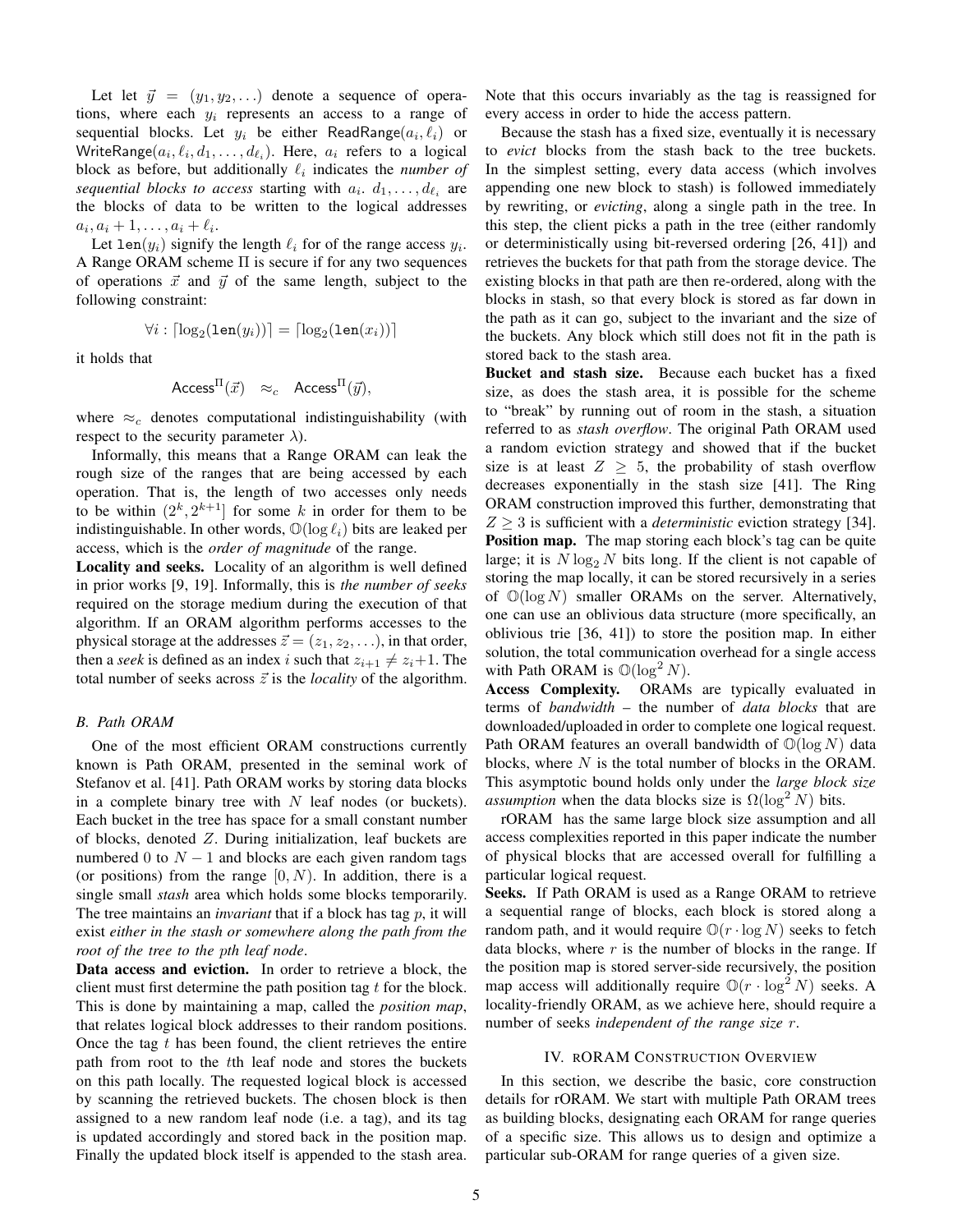To this end, we show how to achieve data locality for both queries and evictions for each of the sub-ORAMs. This is the result of two key insights  $- i$ ) using a locality-aware disk layout that dramatically reduces the number of seeks required for performing multiple evictions in batches, and ii) a novel locality-sensitive block mapping mechanism which reduces seeks when querying for blocks in a range.

Finally, we describe a novel distributed position map scheme for efficient query and update of the multiple sub-ORAMs.

#### *A. Core Construction*

Multiple ORAMs each covering a subset of ranges. We use multiple sub-ORAMs to store ranges of a specific length, as with the prior work [9]. Let  $N$  be the total number of blocks stored in the rORAM, and  $L \leq N$  be a parameter indicating the maximum range size that will be supported. Then the rORAM construction makes use of  $\ell + 1$  Path ORAMs, where  $\ell = \lceil \log_2 L \rceil$ ; these individual Path ORAMs are labeled  $R_0, R_1, \ldots, R_\ell$ . An access on ORAM  $R_i$  will always access *exactly*  $2<sup>i</sup>$  blocks (see Figure 1) which are logically sequential in the range. Note that  $R_0$  is a Path ORAM as it would normally be constructed, with a range size of just one block.

Within a given ORAM  $R_i$ , N data blocks are partitioned into ranges of length  $2^i$ , and let  $r_i^j$  denote the *j*th range in  $R_i$ , i.e.,  $r_i^j := [j \cdot 2^i, (j+1) \cdot 2^i)$ . Each ORAM  $R_i$  is specifically tailored so that contiguous ranges of length  $2<sup>i</sup>$  are located close to each other on storage. The tradeoff is that ranges can only be queried in their entirety, consequently  $\ell + 1$  separate ORAMs: to support any size range with low overhead.

If the client requests a range that is exactly  $r_j^i$ , this could be fulfilled with a single access on  $R_i$  by requesting range j. However, we must consider a client requesting an arbitrary range, which may not start on a power-of-two boundary. One strategy for fulfilling such requests in a single access would be to upgrade the query to the next, larger-range ORAM until  $r^i_j \in r^{i'}_{j'}$  $j<sub>j</sub>'$ , but there is an issue with this approach. In particular, even for a small range, as small as size 2, it is sometimes impossible to cover the range with a single access, unless the length of ranges of an ORAM is  $N$ . For example, suppose  $N = 64$  and consider a range [31, 33). No range of the form  $[a \cdot 2^i, (a+1) \cdot 2^i)$  can cover [31, 33).

Fortunately, there exists a solution [9, 20, 23]. If a range overlaps a boundary, we can fulfill the request with *two* accesses of the same power-of-two size. For example, access to the range  $[15, 22)$  of length 7 would be covered by accessing ORAM  $R_3$  (i.e.,  $\lceil \log_2 7 \rceil = 3$ ) with two ranges [8, 16) and [16, 24). We stress that so as *not to leak information about the range boundaries*, we should *always* perform *two* accesses even if the entire request fits within a single range; note that whether a range query is handled by a single access or two is indeed leaks information about the range.

Comparison with [9]. One crucial difference here compared to the prior work [9] that similarly uses sub-ORAMs to duplicate data and serve range queries of different sizes, is that the sub-ORAMs  $R_0, \ldots, R_\ell$  in rORAM have the *same physical block size* regardless of the served range size. This means that a single access in a given sub-ORAM  $R_i$  occurs on 2 <sup>i</sup> blocks and is completed as a single *batched* operation.



Fig. 1. rORAM Organization. rORAM storing  $N$  blocks and supporting ranges up to  $2^{\ell}$  consists of  $\ell+1$  tree-based ORAMs  $R_0, \ldots, R_{\ell}$ . Each component ORAM  $R_i$  contains N blocks and supports ranges of size  $2^i$ . All ORAMs have the same block size.

In contrast, sub-ORAMs in [9] have different physical block sizes; a range is effectively stored and accessed as a large physical block (called a *superblock*), concatenating the content of the regular blocks in the range. We will see that retaining the same block size for all sub-ORAMs is the key to making rORAM more efficient. For this, we first introduce the operations supported by each sub-ORAM.

**Operations for**  $R_i$ . Recall  $R_i$  supports range queries of length  $2<sup>i</sup>$ . This requires two operations:

- ReadRange $(a)$ : Takes as input a logical address a and returns the  $2^i$  blocks in the range  $[a, a + 2^i)$  from the ORAM. Here a must be a multiple of  $2^i$ , as in  $a = b \cdot 2^i$ .
- BatchEvict(k, stash): Perform  $k$  evictions as a batch to write back multiple blocks to the ORAM from the stash for each of the  $k$  evicted paths. Evictions occur in a deterministic order, and a global counter is used to maintain this order.

Remarks about BatchEvict. Now, recall that in rORAM (and also in [9]), all sub-ORAMs should consistently maintain the same data. By implication, updates in any ORAM  $R_i$ , must be followed by updates to every other  $R_i$  for  $i \neq j$ .

Specifically, a ReadRange operation on sub-ORAM  $R_j$  will be followed by a BatchEvict $(2^j,$ stash) to all  $\ell + 1$  sub-ORAMs. Therefore, we cannot assume that evictions to sub-ORAM  $R_k$  will always in be in batches of  $2^k$  blocks.

With different physical block sizes (*superblocks*) in [9], it is difficult to perform eviction of a small range in a largerblock ORAM efficiently. Intuitively, in order to update a single block out of the several blocks that constitute a *superblock*, the entire *superblock* needs to be refreshed lest it leaks privacy. This becomes a significant overhead with larger superblocks.

To overcome this, [9] relies on amortizing the cost using a hierarchical ORAM [27]. In this amortized construction, eviction is significantly slower (by a factor of  $\mathbb{O}(\log N)$ ) than standard tree-based ORAMs, *In contrast, by maintaining the same physical block size across all sub-ORAMs, rORAM can perform non-amortized evictions to each sub-ORAM with the same asymptotic complexity as the underlying tree-based ORAM.* This is critical for ensuring that singleton range queries in rORAM can be performed with the same asymptotic complexity as standard tree-based ORAM queries.

Operations on rORAM. rORAM operations are internally composed of operations on each sub-ORAM  $R_i$ . For rORAM, we have the following operation:

• Access(id, r): Given a range of size r beginning at logical identifier id, with  $\lceil \log_2 r \rceil = i$ , run  $R_i$ .ReadRange $(a_1)$ and  $R_i$ . ReadRange $(a_2)$  with  $a_1 = \lfloor id/2^i \rfloor$  and  $a_2 =$  $(a_1+2^i) \bmod N$ .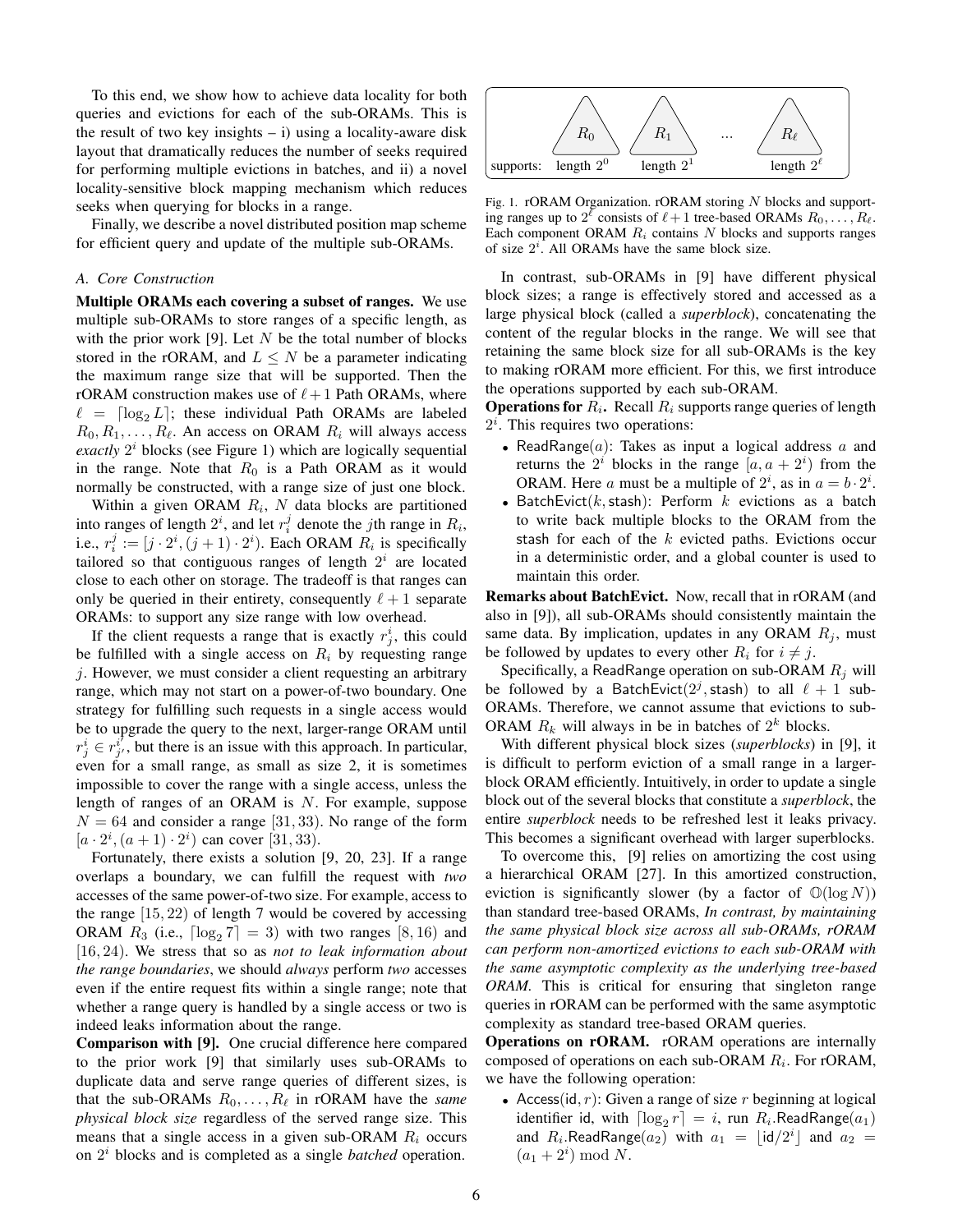The updated data blocks are then appended to the stash of all  $\ell + 1$  sub-ORAMs. Then, for each  $R_i$ , call  $R_j$ .BatchEvict $(2^{i+1},\mathsf{stash}).$ 

As mentioned previously, an Access requires two ReadRange's to occur (to avoid leaking properties of the range) resulting in  $2^{i+1}$  data blocks. For every Access, we need to perform the same magnitude of BatchEvict's for  $all \ell + 1$  ORAMs, updating the data which is duplicated in each tree.

**Remark about Choosing**  $L$ **.** The choice of an appropriate max range size, L primarily depends on the application. However, the trade-off is that a larger  $L$  requires a larger client-side storage. This is because an L-size query necessitates the local storage of L blocks. This is reflected in the rORAM stash size bound (Table I). One thing to note here is that due to rORAM's  $\mathbb{O}(\log^2 N)$  bandwidth overhead, for query sizes  $\geq \frac{N}{\log^2 N}$ , downloading the entire database is faster than accessing the range from an ORAM. Consequently, an appropriate upper bound is  $L < \frac{N}{\log^2 N}$ , thus ensuring that the rORAM stash size is sub-linear in  $N$ .

More importantly, applications rarely access very large ranges all at once, possibly to reduce the overall access latency. Instead, a typical application e.g., a file system breaks down a large access into multiple smaller sequential accesses, often not exceeding 1MB in size. In this case, it suffices to initialize rORAM with  $L = 2^8$  blocks. In general, for almost all applications, a reasonable value of  $L = \mathbb{O}(\sqrt{N})$  blocks with  $\mathbb{O}(\sqrt{N})$  client-side storage. Larger range queries (if any) can be broken down into smaller range queries of appropriate size.

#### *B. Insight 1: Locality-aware Physical Layout*

A common extension to Path ORAM is to use a deterministic eviction strategy using bit-reversed ordering of the paths, as described by Gentry et. al [26]. In bit-reverse ordering, counting occurs with the least significant bit on the left, as compared to natural ordering, where the most significant bit is to the left and the least significant is the right. For example, counting in 3-bits, the number to follow 000 is not 001 but rather 100, leading to the sequence of 3-bit-reversed number ordering as 000 (0), 100 (4), 010 (2), 110 (6), 001 (1), 101  $(5)$ , 011  $(3)$ , 111  $(7)$  — with the decimal value in parenthesis. Each bucket of the tree is now labeled with both its level in the tree and its bit-reversed ordering in that level, as in Figure 2. That is, a bucket labeled as  $v_i^j$  signifies the *j*th bucket among those at level  $i$ .

Evicting paths in this order ensures a good "spread" over the tree, making it less likely that any blocks get stuck, by chance, in the higher buckets of the tree and cause an overflow. But as we will show, the bit-reverse ordering can also be leveraged for the physical layout of the tree to achieve data locality.

**Locality-aware physical layout of**  $R_i$ **.** An important observation is that the the path eviction schedule also implies the deterministic ordering in which data is evicted to nodes within levels of the tree; in particular:

# *The nodes at the same level are ALSO evicted according to the bit-reversed order.*

Let  $P(p)$  be a path from the root to a leaf with position p. For example, in the tree in Figure 2, the three consecutive



Fig. 2. Labeling of ORAM tree buckets. A bucket label  $v_i^j$  signifies the jth bucket among those at level  $i$  in bit-reversed order.



Fig. 3. Physical disk storage of ORAM  $R_i$ . Buckets at each level are stored sequentially according to the bit-reversed order.

eviction paths  $P(v_3^2), P(v_3^3), P(v_3^4)$  visits buckets  $v_2^2, v_2^3, v_2^0$  at level 2,  $v_1^0, v_1^1, v_1^0$  at level 1, and  $v_0^0, v_0^0, v_0^0$ . At each level, the buckets are accessed according to the bit-reversed order (with wraparound).

*If the ORAM stores each level sequentially on the storage device, according to the bit-reversed eviction ordering of the level (see Figure 3), evictions can be done with optimal number of seeks*. Consecutive evictions, as is the case for BatchEvict, occur in bit-reverse order sequentially for each level in the tree. To the best of our knowledge, rORAM is *the first construction that considers the physical layout to improve efficiency of ORAM performance*.

 $\mathbb{O}(\log N)$  seeks independent of range size. With a sequential layout of buckets on disk that matches the bit-reversed order at each level x in the  $R_i$  sub-ORAM tree,  $R_i$ .BatchEvict(k) will visit  $\min(k, 2<sup>x</sup>)$  buckets, stored physically adjacent to each other, at level  $x$  sequentially. Thus, reading and writing back to each level requires at most 2 seeks, with wraparounds, and the ORAM tree has  $\log N + 1$  levels. The total number of seeks performed for  $R_j$ .BatchEvict(k) is therefore  $\mathbb{O}(\log N)$ . Note that the number of seeks is independent of  $k$ , the number of eviction operations performed as a batch. Updating  $(\ell + 1)$ sub-ORAMs will require  $\mathbb{O}(\ell+1 \cdot \log N) = \mathbb{O}(\log^2 N)$  seeks.

#### *C. Insight 2: Locality-sensitive Mapping*

Tree-based ORAM schemes map logical addresses to paths in the ORAM tree, along which the block corresponding to the logical address is placed. For Path ORAM, a logical address is mapped to a new random path every time the corresponding block is accessed.

Recall that ReadRange on ORAM  $R_i$  reads *exactly*  $2^i$ *blocks*. Using the traditional mapping mechanism (i.e., assigning a random path for each block) will not provide locality, resulting in  $\mathbb{O}(2^i \cdot \log N)$  seeks to read  $2^i$  random paths.

However, random block placement is critical for the security (and also correctness) of tree-based ORAMs. Designing a new mapping scheme requires careful analysis, in order to both achieve better locality and maintain acceptable security.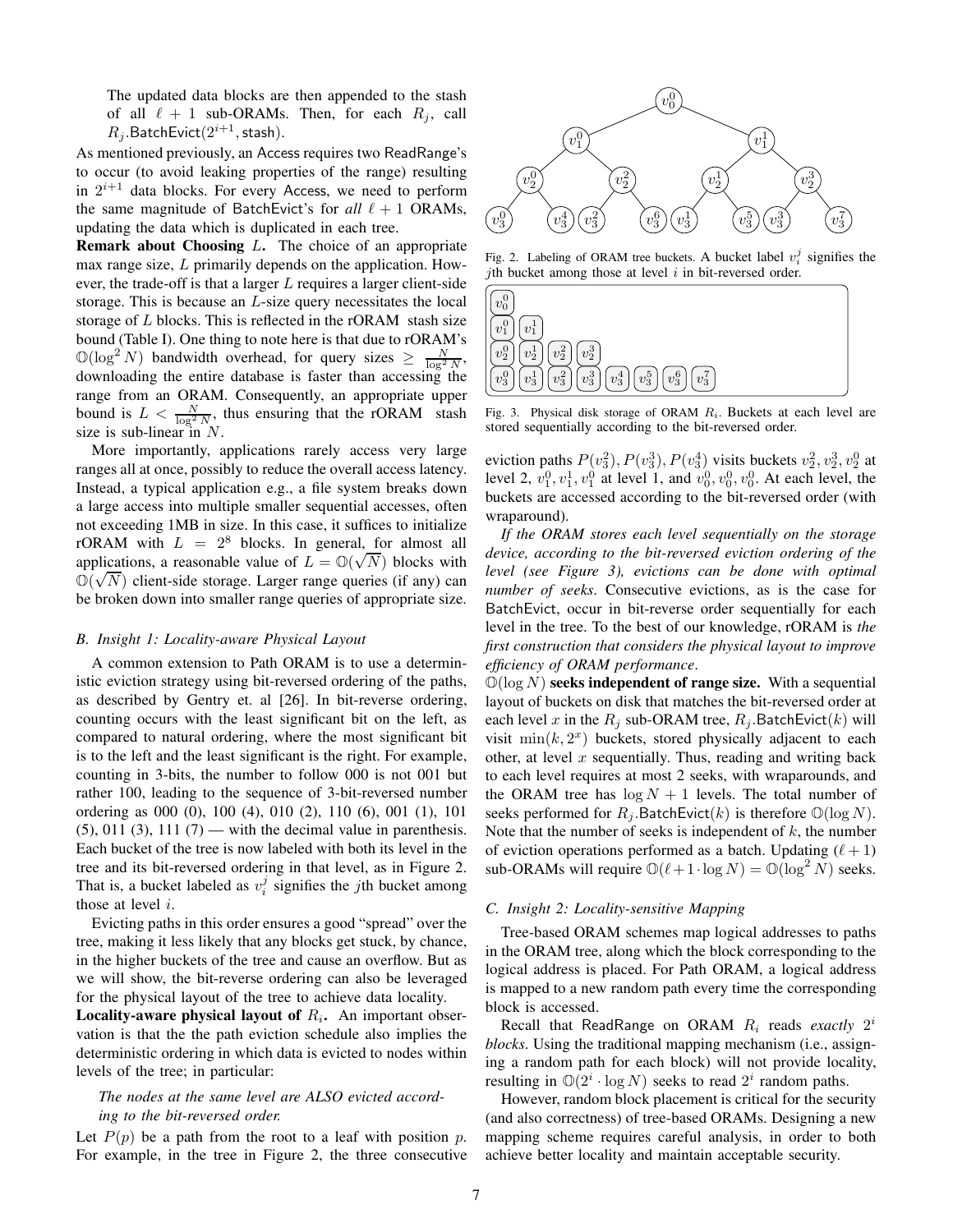Our approach. rORAM uses a hybrid of random and deterministic placement policies for mapping blocks to paths:

- For blocks that do not belong to the same range, a purely random strategy can be applied since no locality guarantees are required.
- For blocks that belong to the same range, it is desirable to place these blocks along paths that are stored close to each other on disk.

The first requirement implies that blocks in different ranges can be mapped to random paths in the tree, independent of each other. While allowing better locality, the second requirement has implications on the security of the scheme. Specifically, blocks that belong to the same range will *not* be mapped independently to paths. Accessing a range of a particular size will be clearly observable based on the paths read. Since we allow the size of queried ranges to be leaked anyway, this does not actually reveal any further information.

Locality-sensitive mapping. *Keeping the locality-aware physical layout in mind, we map the blocks in the same range in* R<sup>i</sup> *to paths that occur successively in the bit-reversed ordering of their leaf identifiers.* Then, the blocks in the range will appear physically adjacent to each other across levels, and we can reduce the number of seeks required to read the range.

In particular, consider logical addresses in  $[j \cdot 2^i, (j+1) \cdot 2^i)$ in  $R_i$ . Letting  $a = j \cdot 2^i$ , the addresses are mapped to paths in the tree as follows:

- Address a: Address a is mapped to a random path, i.e.,  $P(v_h^r)$  where r is chosen at random and  $h = \log N$ .
- Adresss  $a + j$ : For  $j = 1, ..., 2^i 1$ , address  $a + j$  is mapped to a path  $P(v_h^{r+j \bmod N})$ .

This ensures that  $R_i$ . ReadRange requires  $\mathbb{O}(\log N)$  disk seeks: *sequentially scan* 2 <sup>i</sup> *buckets from each level of the tree (with wraparound), that are invariably adjacent to each other on storage*. Note that the number of seeks required is independent of the range size,  $2^i$ .

## *D. Insight 3: Distributed Position Map*

Although, the above techniques can achieve the desired  $\mathbb{O}(\log N)$  seeks for ReadRange and  $\mathbb{O}(\log^2 N)$  seeks for BatchEvict's, a critical challenge we are yet to address is optimizing the cost of multiple position map lookups while updating  $\ell + 1$  sub-ORAMs. We detail our solution by first describing the challenges involved.

Challenges of naïve position map construction. In rORAM, each of the sub-ORAMs is uniquely addressed for the blocks they store, even though the same data blocks are duplicated across all ORAMs. As a result, a separate position map has to be maintained for each sub-ORAM. If stored locally, this extra data is handled at no added cost, but typically the size of the position map would exceed local storage requirements, and would need to be stored securely in the remote storage. Typically this requires a recursive ORAM or an oblivious trie [36, 41] to store the position map obliviously – both

| $\mathfrak{c}$<br>aava | $\bm{u}$ | $\mathbf{v}$<br>v | า | $\cdots$ |  |
|------------------------|----------|-------------------|---|----------|--|
|------------------------|----------|-------------------|---|----------|--|

Fig. 4. The structure of a physical block. In addition to data, the block contains the logical address a and the path locations  $p_0, \ldots, p_\ell$  of the block in ORAMs  $R_0 \ldots, R_\ell$  respectively.

solutions require  $\mathbb{O}(\log N)$  disk seeks and bandwidth for a position map query <sup>2</sup>.

Recall that an Access operation executes ReadRange once and BatchEvict  $(\ell + 1)$  times. Each operation needs to look up the corresponding position-map in order to translate a logical address to a tree path, which increases both seeks and bandwidth for  $R_i$ . BatchEvict from  $\mathbb{O}(\log N)$  to  $\mathbb{O}(\log^2 N)$ . Consequently, Access requires  $\mathbb{O}(\ell \cdot \log^2 N) = \mathbb{O}(\log^3 N)$ seeks and bandwidth.

The goal is to reduce the overall number of seeks and bandwidth from  $\mathbb{O}(\log^3 N)$  to  $\mathbb{O}(\log^2 N)$  for Access in rO-RAM, and the key to achieving this is to reduce the number of expensive position-map look-ups to just one.

Reusing physical paths in unread Path ORAMs. A key observation is that since ReadRange reads paths corresponding to a range from only one of the sub-ORAMs, say  $R_i$ , the locations of these blocks in the other ORAMs,  $R_i \neq R_i$  still remain hidden. Recall that while data is duplicated across the ORAMs, the paths (or sometimes called *tag* hereafter) along which the same logical data blocks are placed in the different sub-ORAMs are independently assigned. Thus, the location of blocks in the queried range in  $R_i$ , does not reveal any information about their location in the other sub-ORAMs.

After the ReadRange the data blocks may be updated, and these updates must propagate to all the other ORAMs through a commensurate number of BatchEvict's. *During a*  $\mathsf{BatchEvict}$  to sub-ORAM  $R_j \neq R_i$ , the queried blocks can *be written back along the same paths to which they are already mapped, effectively reusing their tags*. This eliminates the expensive position map updates for these ORAMs. Reusing the tags in all the other sub-ORAMs is an important stepping stone for achieving better efficiency, because the  $(\ell+1)$  BatchEvict's will now only need to update the position map for  $R_i$ . We note that a similar observation has been made in a different context of constructing a PIR-based 2-server ORAM [43].

Unfortunately, this is not enough to reduce the position map lookups because while tags are only being updated in one of the sub-ORAMs, a position map look up is required in all the other sub-ORAMs to determine the existing tags of the data being evicted as part of the BatchEvict. As a result, the number of seeks and communication remain  $\mathbb{O}(\log^3 N)$ .

Pointer-based oblivious data structures. To solve the problem of updating multiple ORAMs where data may be duplicated, we propose a new distributed position map construction leveraging pointer-based oblivious data structure techniques, initially introduced by Wang et al. [44] and subsequently used by several ORAM solutions [15, 35, 36, 44]. In particular,

<sup>&</sup>lt;sup>2</sup>Note that the position map for each of the range ORAMs only needs to store the start position of the range as subsequent positions can be calculated by incrementing in bit-reversed order. As a result, larger range ORAMs have significantly smaller position maps that may not need to be stored recursively, but the position maps of small range ORAMs are the worst case in the analysis.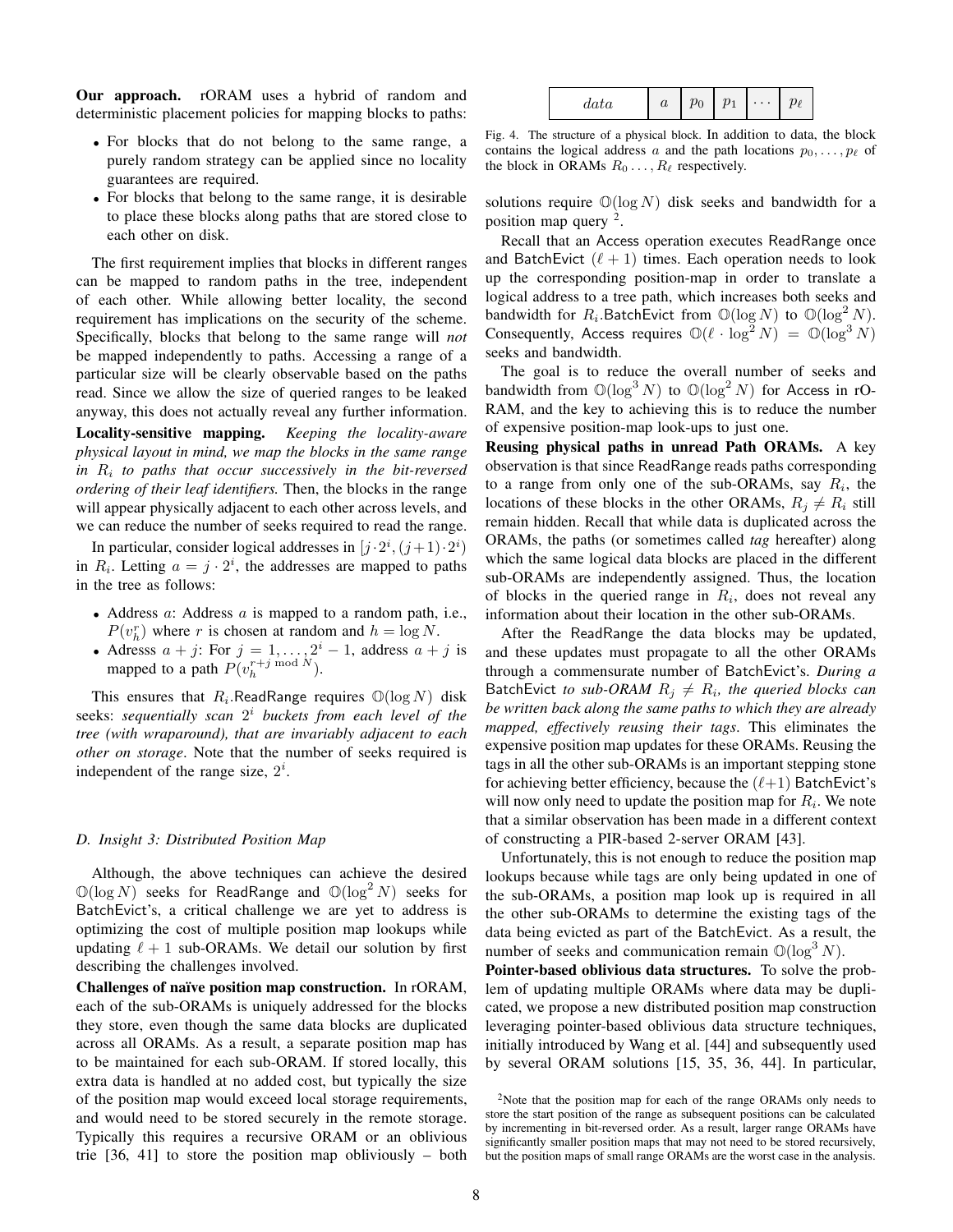alongside each physical block we store *the path tag of that block in all ORAMs*, as shown in Figure 4.

As an example, to query a a range of length 2 at logical addresses a and  $b = a + 1$  the following procedure is used:

- 1) Refer to the position map of  $R_1$  and obtain the path tag  $p_1$  of a in  $R_1$ .
- 2) Read the two consecutive physical paths (according to the reversed-bit order) based on  $p_1$  in  $R_1$ . Let

$$
(d_a, a, p_0, p_1, \ldots, p_\ell), \quad (d_b, b, q_0, q_1, \ldots, q_\ell)
$$

be the two physical blocks retrieved in this stage. Here  $p_i$  (resp.,  $q_i$ ) denotes the path tag for address a (resp., b) in ORAM  $R_i$ .

- 3) Choose  $p'_1$  at random. Compute  $q'_1$  to be next to  $p'_1$ according to the reversed-bit order. Let  $d'_a, d'_b$  be the updated data.
- 4) Update the position map of  $R_1$  so that the path tag of a should be  $p'_1$ .
- 5) For  $i = 0, \ldots, \ell$ : Push the following two blocks in the stash for  $R_i$ :  $(d'_a, a, p_0, p'_1, p_2 \ldots, p_\ell), \quad (d'_b, b, q_0, q'_1, q_2 \ldots, q_\ell).$ Then, execute  $R_i$ . Batch Evict $(2)$ .

Note that the above procedure uses only a single positionmap access (i.e., for  $R_1$ ) in order to identify the path tag  $p_1$ , which needs  $\mathcal{O}(\log^2 N)$  seeks. The path tags in other ORAMs were obtained from the retrieved physical blocks and then reused in BatchEvict, which requires  $\mathbb{O}(\log^2 N)$  seeks as well. Consequently, rORAM only requires  $\mathbb{O}(\log^2 N)$  seeks in total. Handling duplicates. One thing to note here is that after the required range has been read from  $R_i$ , it is evicted back to all ORAMs  $R_0, \ldots, R_\ell$  and so there must be a process for handling duplicates. Since we do not read blocks in the range from  $R_i$  but add copies during the batched eviction, a block may have multiple copies in the tree that need to be removed during subsequent evictions.

This, however, is not a problem. Since the path tag will be reused in  $R_i$ , its old copy will also be along the same path that includes a newer copy and will be lower down in the tree. Thus, when the path is retrieved during an eviction the duplicate blocks in the lower level would be recognized as older and safely overwritten.

## V. FORMAL DESCRIPTION

**Position map and stash.** rORAM requires two supporting data structures, the position map and the stash, similar to Path ORAM. Each sub-ORAM in rORAM has a position map similar to the position map for existing tree-based ORAMs with a couple of modifications:

- Instead of mapping a block ID (i.e., logical address) to a leaf identifier (i.e., physical location), a *range ID* is mapped to a leaf label.
- The leaf label stored for a range corresponds to the leaf to which *the first block in the range* is mapped. This is enough since once the leaf label of the first block is known, the leaf labels for the remaining blocks can be easily determined due to the locality-sensitive mapping.

Depending on the setting, each position map is stored either on the client-side or on the server side (in a recursive ORAM or in an oblivious trie). rORAM also stores a stash for each ORAM on the client-side to handle overflows from the tree. Notations and parameters. Let  $N$  be the number of logical blocks that rORAM stores, and  $L$  be the maximum range size the rORAM needs to support. Let  $\ell = \lceil \log_2 L \rceil$ . Then, rORAM has  $\ell + 1$  ORAMs  $R_0, R_1, \ldots, R_\ell$ .

Let  $h = \lceil \log_2 N \rceil$  denote the height of each ORAM tree  $R_i$ . A bucket label  $v_i^r$  signifies the *r*th bucket among those at level i in bit-reversed order. In an ORAM tree T, let  $P_T(v_h^r)$  be a path from the root to a leaf  $v_h^r$ ; we will often omit subscript T if obvious from the context. Note that the following property holds in an ORAM tree:

$$
P(v_h^r) = \{v_j^{r \bmod 2^j} : j = 0, ..., h\}.
$$

In the algorithm descriptions, we use  $V_j$  to refer to the set of nodes on level  $j$  among the currently-considered paths.

Let  $PM_i$  and stash<sub>i</sub> denote the position map and stash for ORAM  $R_i$ . Let cnt be a global integer variable, initially 0, which is used to track the deterministic eviction schedule according to the bit-reversed order.

A physical bucket  $(d, a, p_0, \ldots, p_\ell)$  is valid if every  $p_j$  falls in the valid range  $[0, N)$ . Let Z be the number of physical blocks that a bucket  $v_i^j$  contains. Dummy (invalid) blocks are used to pad buckets to approriate size in case the bucket contains less than Z real data blocks.

**ReadRange.** The ReadRange operation for ORAM  $R_i$  is described in Algorithm 1, and it returns the result set of blocks with position meta-data as well as a new path position,  $p'$  for the start address  $a$ . The operations performs three tasks:

- 1) Query the position map to determine the leaf label to which the first block in the range is mapped (Step 3).
- 2) Update the position map with a new leaf label for the first block in the range (Steps 4-5).
- 3) Retrieve the buckets along the paths to which the blocks of the range are mapped, *level by level* while scanning for the required blocks (Steps 6–9). Note that the if-statement on Step 9 handles the duplicates by ignoring older blocks on lower levels.

 ${\bf Algorithm\ 1}$   $R_i.$ Read ${\sf Range}(a)$ 

1: Let  $U := [a, a + 2^i)$ .

- 2:  $result \leftarrow \text{Scan stash}_i$  for blocks in range U.<br>3:  $p \leftarrow \text{PM}_i$ . query(a) // Get the leaf label p
- $\frac{1}{2}$  Get the leaf label p for address a 4:  $p' \leftarrow [0, N)$  // random leaf label  $p'$
- 

```
5: PM_i update(a, p') // Update the position map for address a
6: for j = 0, ..., h do
```
- 7: Read the ORAM buckets  $V = \{v_j^t \bmod 2^j : t \in [p, p + 2^i)\}.$
- 8: **for** each valid block  $B = (d, a, p_0, \ldots, p_\ell)$  in V **do**<br>9. **if**  $B, a \in U$  and  $B \notin result$  **then** result  $\leftarrow$  result if  $B.a \in U$  and  $B \notin result$  then  $result \leftarrow result \cup {B}$
- 10: **return**  $(result, p')$

BatchEvict. The BatchEvict operation is described in Algorithm 2. The operation performs three tasks:

- 1) Read the buckets from the server along the next  $k$  eviction paths *level by level* (Steps 1-5).
- 2) Evict blocks locally to the eviction paths (Steps 6-11).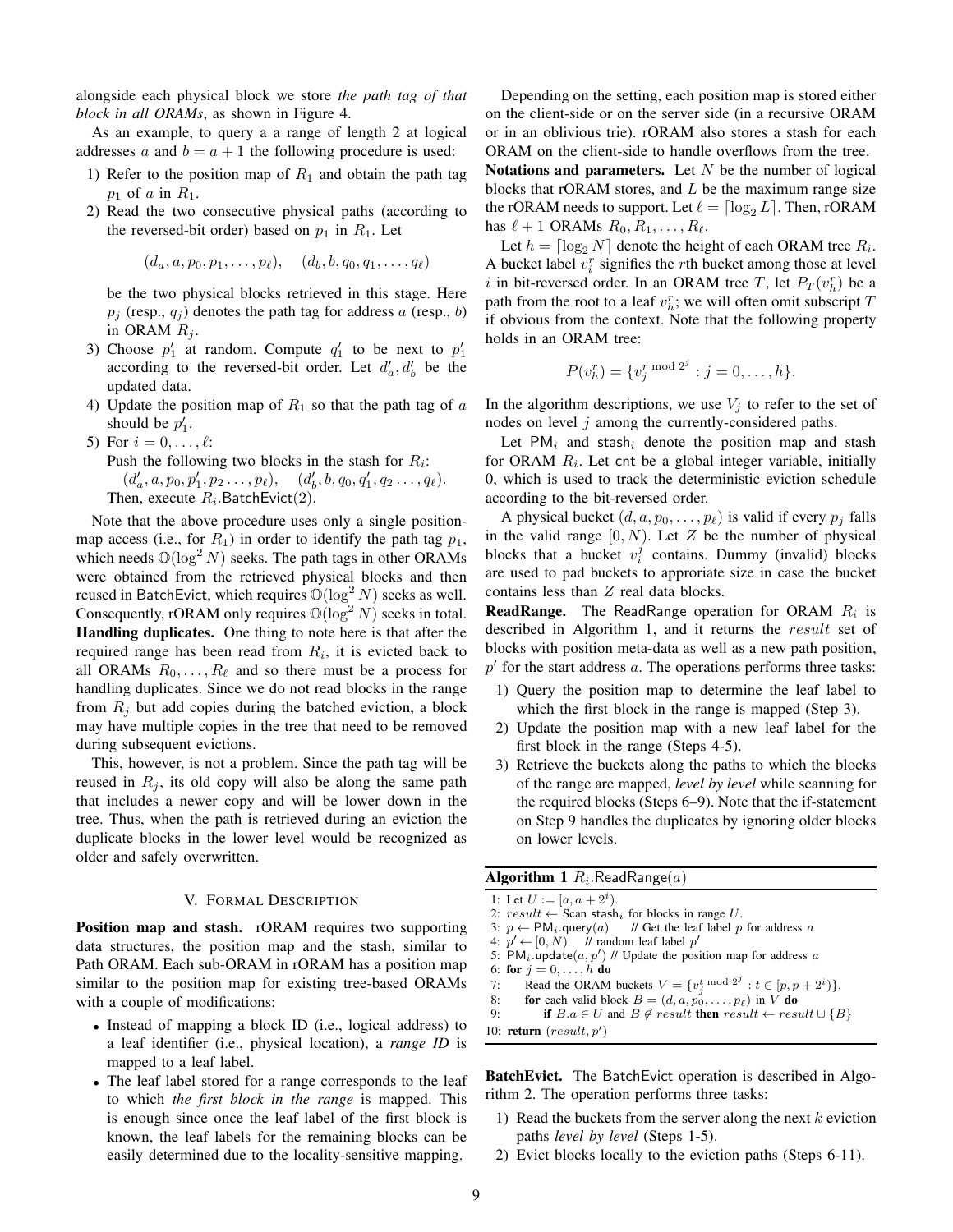# ${\bf Algorithm ~2}$   $R_i.$ BatchEvict $(k)$

|     | // cnt: a global integer variable tracking the eviction schedule                               |
|-----|------------------------------------------------------------------------------------------------|
|     | // $h = \log N$ : the height of the ORAM tree.                                                 |
|     | // Fetch buckets from server                                                                   |
|     | 1: for $j = 0, , h$ do                                                                         |
| 2:  | Read ORAM buckets $V_j = \{v_j^t \bmod 2^j : t \in [\text{cnt}, \text{cnt} + k)\}.$            |
| 3:  | for each valid block $B = (d, a, p_0, \dots, p_\ell)$ in V do                                  |
| 4:  | <b>if</b> stash <sub>i</sub> has no block with address $B.a$ then                              |
| 5:  | stash <sub>i</sub> $\leftarrow$ stash <sub>i</sub> $\cup \{B\}$                                |
|     | // Evict paths and write buckets back to server                                                |
|     | 6: for $j = h, \ldots, 0$ do // Evicting paths: bottom-up, level-by-level                      |
| 7:  | for $r \in \{t \mod 2^j : t \in [\text{cnt}, k + \text{cnt})\}$ do // For each path            |
| 8:  | $S' \leftarrow \{(d, a, p_0, \ldots, p_\ell) \in \mathsf{stash}_i : p_i \equiv r \pmod{2^j}\}$ |
| 9:  | $S' \leftarrow$ Select min( S' , Z) blocks from S'                                             |
| 10: | stash <sub>i</sub> $\leftarrow$ stash <sub>i</sub> / S'                                        |
| 11: | $v_i^r \mod 2^j \leftarrow S'.$                                                                |
|     | // Write back buckets to server                                                                |
|     | 12: for $j = 0, , h$ do                                                                        |
|     | 13: Write the ORAM buckets $\{v_j^t \bmod 2^j : t \in [\text{cnt}, \text{cnt} + k)\}.$         |

3) Write back the updated buckets read to the tree in the *level-by-level* manner (Steps 12-13).

Access protocol in rORAM. We are ready to give the formal description of the Access protocol of rORAM. The protocol supports any range of size  $r \leq L$  starting at any given addres  $a \in [0, N - r)$ . As explained in Section IV, this will be partitioned into two ranges of size  $\lceil \log_2 r \rceil$ .

The Access protocol, described in Algorithm 3, takes the following input:  $\alpha$  the start address of the range;  $r$  is the size of the range; op is the operation, either *read* or *write*; and D<sup>∗</sup> the new data, optionally, to be updated during a write for data in the range. The operation is performed in two main tasks, each performed twice to cover arbitrary ranges obliviously:

- 1) Perform two ReadRanges on the first/second half of the range, retrieve data, and update positions (Steps 4–7).
- 2) Perform a BatchEvict by updating the each ORAM's stash with the new data (Steps 10-13). Note that Step 11 is necessary to first remove any old "stale" data from the stash with the same address as one in the range.

On a write, the data is updated between these steps (Steps 8– 9). On a read, the values fetched within the requested range are returned at the end (Step 15).

# Algorithm 3 Access $(a, r, op, D^*)$

1: Let  $i \in [0, \ell)$  such that  $2^{i-1} < r \leq 2^i$ 2: Let  $a_0 = \lfloor a/2^i \rfloor \cdot 2^i$ 3:  $D \leftarrow \{\}$ // Perform two ReadRanges to cover the range  $[a, a + r]$ 4: for  $a' \in \{a_0, a_0 + 2^i\}$  do 5:  $(B_{a'}, \ldots, B_{a'+2^{i}-1}, p') \leftarrow R_i$ . Read Range $(a')$ 6: **for**  $j \in [0, 2^i)$  **do** 7:  $B_{a'+j}p_i \leftarrow p' + j$  // update positions for all blocks // Update data if writing 8: if  $op =$  "write" then 9: for  $j \in [a, a+r)$  do  $B_j.d \leftarrow D_j^*$ // Update stashes and evict in each tree 10: for  $j = 0, \ldots, \ell$  do 11:  $\text{stash}_j \leftarrow \text{stash}_j \setminus \{B \in \text{stash}_j : a_0 \leq B.a < a_0 + 2^{i+1}\}\$ <br>12:  $\text{stash}_i \leftarrow \text{stash}_i \cup \{B_{a_0}, \ldots, B_{n-1}, a_{i+1} \}$ 12: stash<sub>j</sub> ← stash<sub>j</sub> ∪  $\{B_{a_0}, \ldots, B_{a_0+2^{i+1}-1}\}$ 13:  $R_j$  .BatchEvict $(2^{i+1})$ 14:  $\text{cnt} \leftarrow \text{cnt} + 2^{i+1}$ 15: if  $op =$  "read" then return D

## VI. ANALYSIS

Correctness and obliviousness. Correctness of our protocol follows by inspection. Obliviousness, with leakage of the length of the given range, holds from the following facts:

- All data items exchanged over the network are encrypted with IND-CPA secure encryption.
- ReadRange: We choose ORAM  $R_i$  based only on the length of the range. In ORAM  $R_i$ , the paths selected for reading do not reveal any information to the adversary other than the fact that two ReadRange operations occurred on  $R_i$ .
- BatchEvict has a deterministic schedule.

Only the second item, on ReadRange, warrants some additional explanation. Recall that every read in ORAM  $R_i$  will be a block of  $2<sup>i</sup>$  consecutive positions in the bit-reversed order. An adversary therefore learns from each ReadRange on  $R_i$  the first position of the range. But this first position is chosen at random, then invalidated and re-assigned randomly after each time it is revealed. Therefore the adversary learns nothing from this observation.

**Bandwidth and locality.** Note each Access $(a, r, op, D^*)$ performs ReadRange twice and BatchEvict  $(\ell + 1)$  times.

- ReadRange: The position map access (Steps 3-5) needs  $\mathbb{O}(\log^2 N)$  seeks and bandwidth. As to reading the paths (Steps 6-9), we need  $\mathbb{O}(r \log N)$  bandwidth, since  $\mathbb{O}(r)$ paths are retrieved with each path having  $\mathbb{O}(\log N)$  buckets. For locality, thanks to the bit-reversed disk layout, reading buckets in a given level (Step 7) takes at most 2 seeks, which implies that  $\mathbb{O}(\log N)$  seeks are necessary in total. Overall, we have
	- Bandwidth:  $\mathbb{O}(\log^2 N + r \log N)$
	- Locality:  $\mathbb{O}(\log^2 N + \log N) = \mathbb{O}(\log^2 N)$ .
- BatchEvict: It performs reading and writing  $\mathbb{O}(r)$  paths. By applying the argument right above, we have:
	- Bandwidth:  $\mathbb{O}(r \log N)$
	- Locality:  $\mathbb{O}(\log N)$ .

Access has bandwidth  $\mathbb{O}(r \log^2 N)$  and locality  $\mathbb{O}(\log^2 N)$ . **Stash analysis.** Consider ORAM  $R_i$  in our construction and let  $L_i$  be the length of a range in  $R_i$ ; that is, we have  $L_i =$  $2^{i} \leq N$ . The following theorem shows that the size of stash is stabilized around  $L_i \cdot \lambda$ , where  $\lambda$  is the security parameter. We note that this bound is essentially the same as that in the previous work [9], where ORAM  $R_i$  is a usual tree-based ORAM whose block size is large enough for a block to contain a range of size  $L_i$  entirely; therefore, the size of the stash for  $R_i$  therein has the same bound.

**Theorem 1.** *Suppose ORAM*  $R_i$  *has bucket size*  $Z \geq 3$ *. Let*  $\mathsf{st}(R_i)$  *be the number of blocks in the stash after a sequence of operations in ORAM*  $R_i$ *. Then, for*  $L_i \leq N/4$ ,

$$
\Pr[\text{st}(R_i) > L_i \cdot (\lambda + 1)] < 3.5 \cdot L_i \cdot Z^{-\lambda}.
$$

Since  $L_i \leq N/4$  is independent of  $\lambda$ , the probability above decreases exponentially in  $\lambda$ .

*Proof intuition.* Observing Figure 2, we can identify an interesting property: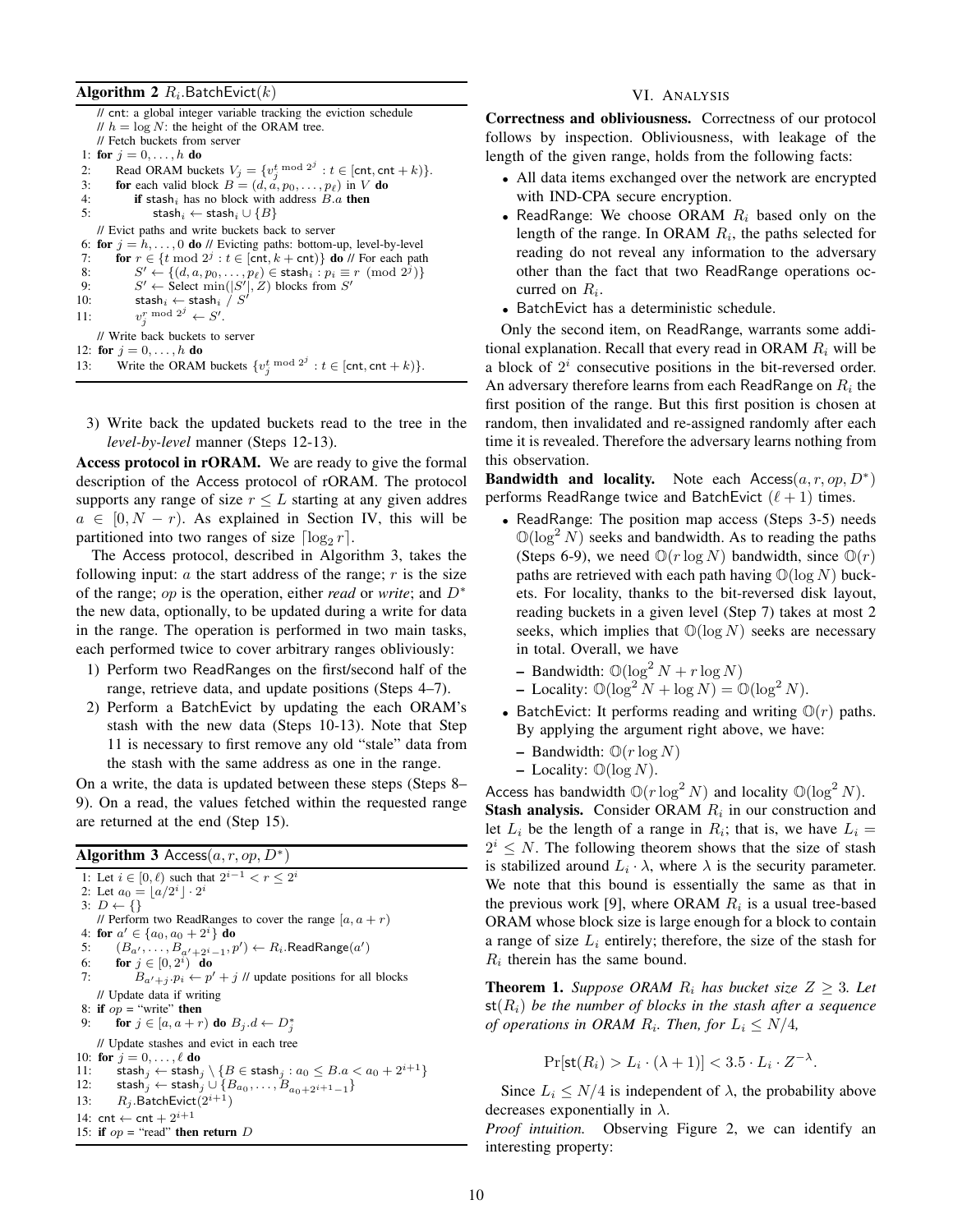# *All labels with an even (resp., odd) number belong to the left (resp., right) half.*

Going further, let  $T_0, T_1, T_2, T_3$  be subtrees in Figure 2, each containing two leaf nodes such that  $T_k$  is rooted with node  $v_2^k$ . Observe that each subtree  $T_k$  contains all leaf nodes  $v_3^j$ such that  $j \equiv k \pmod{4}$ .

This property provides the ORAM with an interesting partitioning power. In particular, consider a length-4 range  $(a, a + 1, a + 2, a + 3)$ ; this range will be assigned some leaf labels  $(r, r + 1, r + 2, r + 3)$ , where r is chosen randomly. Then, blocks  $a, a + 1, a + 2, a + 3$  will belong to  $T_{r \text{ mod } 4}$ ,  $T_{(r+1) \text{ mod } 4}$ ,  $T_{(r+2) \text{ mod } 4}$ ,  $T_{(r+3) \text{ mod } 4}$  respectively. In other words, each  $T_k$  will have *exactly one block*, no more or no less, from the range.

Therefore, in general, in ORAM  $R_i$ , we will have  $2^i$ subtrees, each of which behaves as a single block ORAM. A union bound over these  $2<sup>i</sup>$  subtrees proves the above theorem. The complete proof is found in Appendix XI.

# VII. EMPIRICAL MEASUREMENT

## *A. Implementation Details*

rORAM is implemented on top of a publicly available Java library [2, 10] that provides optimized implementations of several well-known ORAM schemes, including Path ORAM. The implementation requires about 2000 LOC and is publicly available on github [4] (currently redacted for submission).

First range ORAM implementation. To the best of our knowledge, this is the *first implementation and evaluation of a range ORAM construction* since previous theoretical constructions [9, 21] are non-trivial to implement and have not been empirically verified. *More importantly, these constructions are asymptotically less efficient (by a factor of* O(log N)*) for both seeks and bandwidth compared to rORAM (Table I)*.

In fact, notwithstanding the complexity of implementation, due to the high bandwidth overhead (which is often times more expensive than seeks), it is not immediately clear whether these construction provide any real speedup over bandwidthoptimized standard ORAMs on hardware.

Instead, we use Path ORAM as a comparison point. While Path ORAM is not optimized for seek performance, it does provide a good baseline and the addition of the locality-aware physical layout with a relaxed security definition does indeed result in a more efficient native Path ORAM construction.

Data layout. The layout of data on disk requires careful consideration in the measurements. Prior work primarily focused on performance metrics related to communication and computation, and as such, may have used layouts that failed to expose the costs of disk seeks. For example, a standard data layout for evaluation is to store tree-based ORAM's in a series of individual, smaller files, e.g., one bucket per file. While this layout eliminates the costs of seeks within files—each file/bucket is read in a single seek access—the measurement of a query time will then mostly capture the costs of computation and accesses of local memory but not the costs of seeks. Additionally, this storage technique is prohibitively expensive or impossible for larger databases. A 4 TB ORAM (including the position map) would require more than  $2^{32}$  files, exceeding the number of that can be allocated in a  $ext{ext{4}}$  file system with 32-bit inode labeling [3]. To better capture the impact of seeks using a more realistic setup, we store the entire rORAM in multiple 1GB files.

Platform. All benchmarks were performed on Linux installation with Intel Core i7-3520M processors running at 2.90GHz and 8GB+ of DDR3 DRAM. The devices of choice were:

- 1) Local Hard Drive: 1TB IBM 43W7622 SATA HDD running at 7200 RPM. The average seek time and rotational latency of the disk is 9ms and 4.17ms respectively. The data transfer rate is 300MB/s.
- 2) Local Solid State Drive: 1 TB Samsung-850 Evo SSD.
- 3) Network Block Device: 1TB Amazon EBS [1] volume (cold storage HDD) mounted as an iSCSI device [5]. The network bandwidth between the local client and the t2.large Amazon instance hosting the EBS volume is measured to be around 40 - 60MBps using *iperf* [6].

## *B. Measurement Techniques*

**Setup.** A 16GB database size is used for evaluation  $(2^{22}$ blocks of 4KB each). We instantiate Path ORAM with a recursively stored position map and a locally stored stash of size set for 128-bits of security according to [25]. The rORAM setup supports a maximum range size of  $L = 2^{14}$ . Each test comprises of 5 trials with a new random permutation to initialize the ORAMs. Results are collected with a 95% confidence interval.

Metrics. The main metrics for evaluation are *query access time* and *overall query throughput*. As noted in [10], high query access times for logically related queries (such as a range) is the major bottleneck for synchronous ORAMs. This forces applications to wait indefinitely while multiple logically related blocks are fetched individually, one at a time. *rORAM solves this problem by allowing range queries for multiple logically related data blocks.*

Traditionally, ORAMs are evaluated based on the average time required to complete a query (query access/response time). The query access time is measured as the time elapsed between the time when a query (for any range size) was initiated and the time when the query was finally completed. For tests, we generate random queries (of different sizes) at a steady rate and measure the clock-time required to complete these queries. The next query is issued only when the previous one has completed. Note by design Path ORAM supports only synchronous query processing. Asynchronous versions of Path ORAM [37] can easily replace the synchronous versions used in our implementation.

# *C. Query Access Time*

Locality-aware disk layout and batched evictions. Batching evictions for standard Path ORAM equipped with the localityaware disk layout, improves performance even without the addition of range functionality. We evaluate the average query access time for Path ORAM with a deterministic eviction schedule (based on the locality-aware disk layout) performed in batches. The results are presented in Figure 5. As expected, optimizing total number of seeks reduces query access times.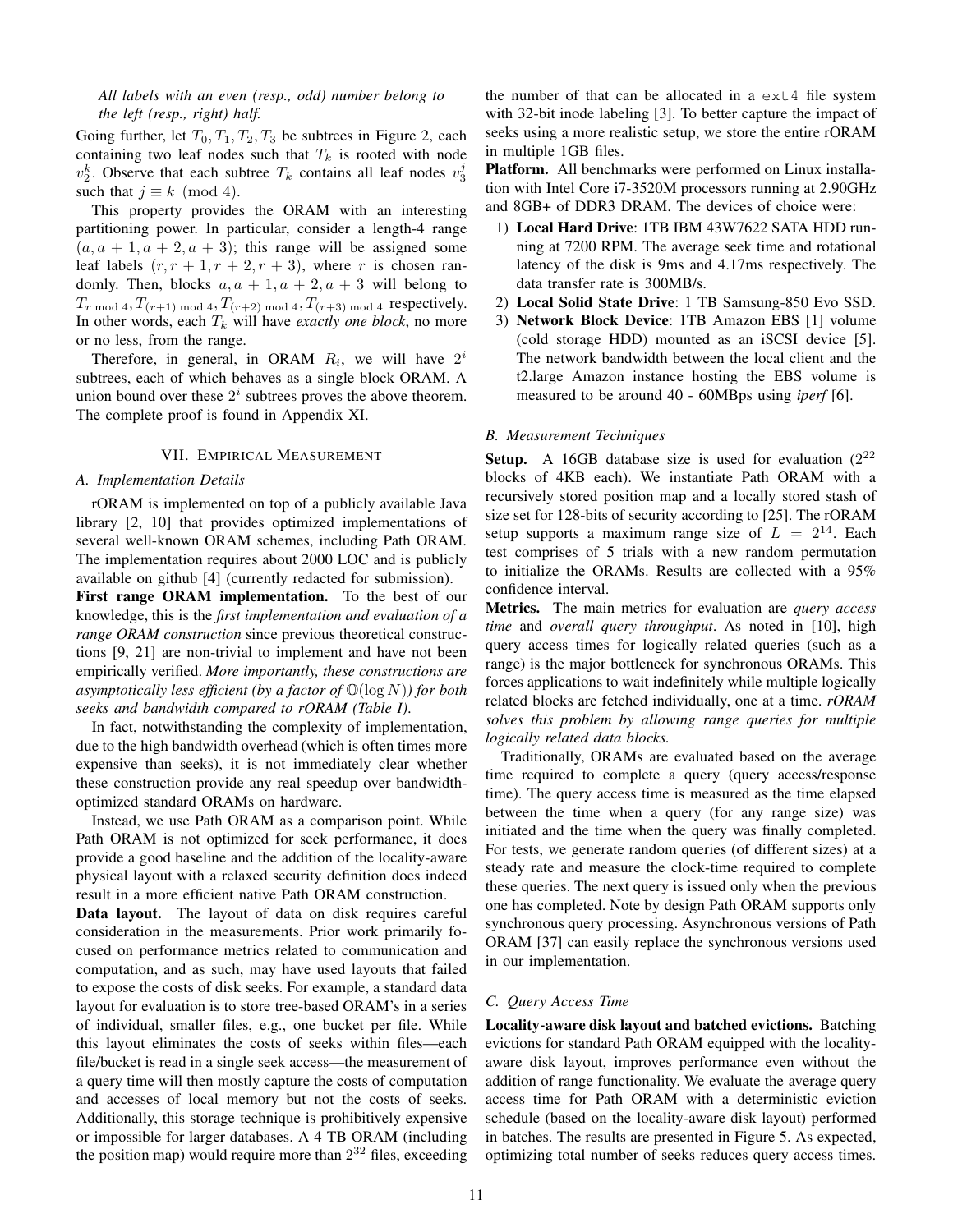

Fig. 5. Average query access time per block (lower is better) for Path ORAM with batched evictions based on the locality-aware disk layout. The no batching Path ORAM is the standard algorithm whereby only one eviction occurs per access. The batched Path ORAM is where b evictions (the batch size) are all done together and deterministically following b queries. We obtain 2x improvement in average query response times for HDDs. Similar improvements are observed for SSDs and network devices.

For the local HDD, the locality-aware physical layout results in a 2x improvement in average query response times. Interestingly, batching evictions is helpful even for local SSDs and network devices since it optimizes I/O requests/round-trips.

Range queries. As a measurement of the range functionality, we measure the query access time to query ranges of varying sizes for regular Path ORAM, Path ORAM with batched evictions (batch size  $= 32$ ) and rORAM (Figure 6). Note that the values on the X-axis are range size exponents. The query access time for a range of size  $2<sup>x</sup>$  can be determined by multiplying the Y-axis value corresponding to x with  $2^x$ . E.g., the total query time for a range of size  $2<sup>6</sup>$  for Path ORAM on the local HDD (Figure 6 (a)) is around  $10 \times 2^6$  seconds. For all cases, the query access time for Path ORAM and Path ORAM with batched evictions increases linearly with the range size. Batching evictions generally improves performance by reducing the overall number of seeks.

For smaller ranges, Path ORAM performs better than rO-RAM, since the cost of rORAM dealing with multiple sub-ORAMs is dominant in this regime. For all platforms, rORAM performs better than Path ORAM for ranges of size  $2^5$  and more. For the local HDD, rORAM is almost 30x faster than Path ORAM for range sizes  $\geq 2^{10}$  (which corresponds to 4MB of logically sequential data) and 50x faster than Path ORAM for even larger ranges of size  $> 2^{12}$  (16MB of sequential data). This is the result of optimizing seeks and reducing overall I/O since rORAM accesses larger chunks of data with a single request compared to a large number of requests generated in case of Path ORAM.

In fact, the reduction in I/O requests makes rORAM faster than Path ORAM even for SSDs (around 30x) and network block devices (around 10x). As noted previously [36], ensuring locality of accesses improves performance on SSDs while the reduced number of round-trips required to fetch all blocks in a range makes rORAM faster for network block devices.

## *D. Query Throughput & Application Benchmarks*

Although rORAM is primarily designed for range query applications, the construction can also be used to speedup applications that have largely sequential access patterns. Logically sequential blocks can be fetched as a range. Specifically, the application, e.g., a file system generates requests specifying the total number of bytes/blocks it wants to consecutively access from the memory. This is translated into a range query of appropriate size rounding up to a power of 2.

To measure this effect, we assess query throughput for several real world workloads. Specifically, similar to [10], we replay access traces of several applications – sequential reads, file server and video server workloads used by FileBench version 1.4.9.1 – and measure the corresponding query throughput. To generate the trace, we first log all requests generated by FileBench and replay these requests to both Path ORAM and rORAM. Since file systems typically break down an access to a large sequential chunk accesses into smaller sequential chunks not exceeding 1MB in size it suffices to initialize rORAM with  $L = 2<sup>8</sup>$  blocks.

Sequential reads. The sequential read workload generates requests for sequential reads of size 8MB over a large (10GB) file, interleaving a small number of random reads/writes in between<sup>3</sup>. For the local HDD (Figure  $7$  (a)) and the local SSD (Figure 7 (b)), rORAM can support up to 10 and 21 queries per second respectively. This is almost 20x improvement over the query throughput of Path ORAM. Note that the overall query throughput of Path ORAM and Path ORAM with batched evictions remains largely unaffected by sequential accesses since each query is treated as a query for a random block, regardless of sequentiality. For the network block device, the overall query throughput increases but plateaus as larger ranges throttle the available bandwidth.

File server. In order to evaluate rORAM for real world applications, we used the file server workload of FileBench. The workload generates accesses similar to a regular file system and closely resembles the SPECFsfs benchmark suite [7]. In particular, read and write requests are generated for files of variables sizes, while also updating corresponding metadata. rORAM handles accesses of variable sizes well and shows a 5x increase in overall throughput compared to Path ORAM for the local HDD (Figure 7 (b)). Similar trends are observable for both the SSD and network device scenarios (Figure 7 (b,c)).

Video server. A more appropriate benchmark for range ORAM applications is a video server that deploys multiple threads to fetch large sequential chunks of streaming data. In this case, the large sequential requests can be performed as range queries. Additionally, the application performs writes of variable size to metadata and inactive video files. Note that a naive solution of storing and accessing files in large sequential chunks, to ensure small number of seeks, will waste significant I/O while updating the metadata (often small in size) well.

Since, rORAM allows range queries of arbitrary sizes, variable-sized sequential accesses are handled well. As as result, rORAM features a 11x increase in query throughput over Path ORAM for the local HDD (Figure 7 (a)), an 8x increase in throughput for the SSD (Figure  $7(b)$ ), and  $4x$ increase in throughput for the network device (Figure 7(c)).

Client-side storage. For the storage configurations used in our experiments, rORAM will require (in the worst-case)

<sup>&</sup>lt;sup>3</sup>Since reads and writes are equivalent for ORAMs, we expect similar results for sequential writes as well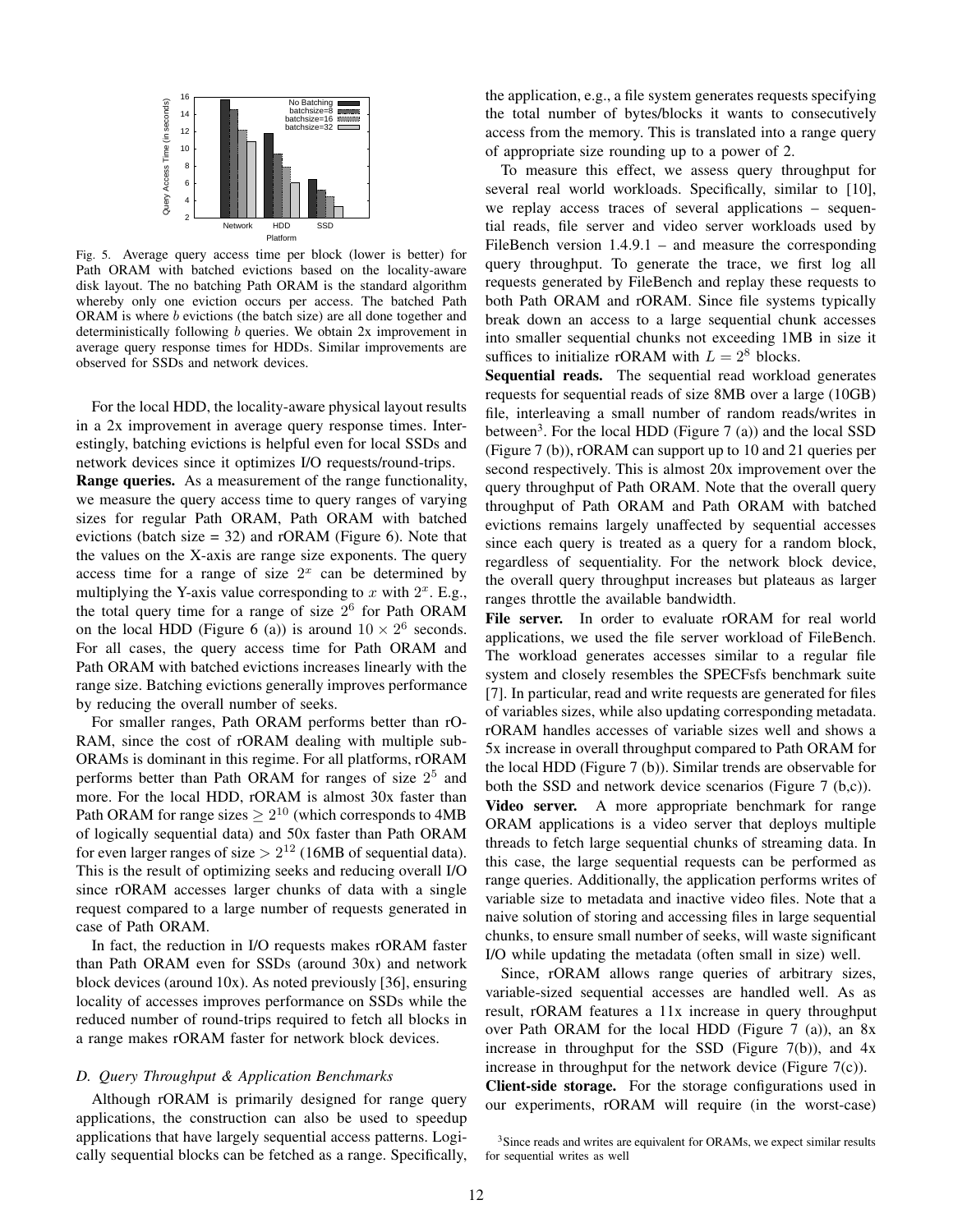

(a) Query access time on local SSD (b) Query access time on local HDD (c) Query access time on Network disk

Fig. 6. Average query access time per block (lower is better). Database size =  $2^{22}$  4kB blocks (16GB). "Batched Evictions" refers to a Path ORAM variant equipped with the locality-aware layout for efficiently batching evictions. For the local HDD, rORAM is 30-50x faster than Path ORAM for ranges sizes  $\geq 2^{10}$ . rORAM is faster by almost 20-30x for local SSDs and 10x faster for network block devices.



Fig. 7. Query throughput (higher is better). Database size =  $2^{22}$  4kB blocks (16GB). "Batched Evictions" refers to a Path ORAM variant equipped with the locality-aware layout for efficiently batching evictions. For purely sequential workloads, rORAM is 10-15x faster than Path ORAM for the local HDD and SSD. rORAM is almost 6x faster for network block devices. rORAM is up to 5x faster running a file server and up to 11x faster running a video server compared to Path ORAM.

approximately 8GB of client-side stash when  $L = 2^{14}$  blocks (combined stash size for all 15 sub-ORAMs) and 128MB when  $L = 2^8$  blocks (Section VI). Note that the stash size only depends on L and is independent of the total outsourced storage size. Empirical observations show that in the averagecase, a smaller stash size may suffice in practice. E.g., in our experiments, the maximum observed stash occupancy was around  $2^{14}$  blocks (64MB) and  $2^{10}$  blocks (4MB) for  $L = 2^{14}$ and  $L = 2^8$  blocks respectively.

#### VIII. SYSTEM TWEAKS AND OPTIMIZATIONS

The described Range ORAM construction is designed with the main goal of minimizing the number of disk seeks per operation in the general setting of client/server ORAMs with limited client storage. In practice, there are a number of other parameters or settings which the client may alter to allow further improvements. In this section, we briefly outline a few of these alternations and tweaks.

## *A. Parallel Seeks with Multiple Heads or Disks*

Modern storage systems may have multiple read/write heads (a high-capacity HDD disk has up to 8) or use arrays of high capacitive disks that may be striped (e.g., using a RAID). Such configurations, where seeks can occur in parallel, can lead to significant performance gains, and rORAM can leverage these situations with limited modification.

Assume that if the server's storage is partitioned into  $k$ equal-sized parts (disk platters or cluster nodes), and that each part can be read or written separately in parallel, it can be shown that the number of parallel seeks per access is

 $\mathbb{O}\left(\log N \cdot \left(1 + \frac{\log N}{k}\right)\right)$  . That is, perfect parallel speedup in the number of seeks is possible for  $k \leq \log N$ . This improvement is achieved by observing that an access for a range of length  $r$  consists of essentially three stages:

- 1) 2 position map accesses in the target ORAM tree
- 2) 2 range-r read operations in the target ORAM tree

3) r batch evictions in each of the  $\mathbb{O}(\log N)$  ORAM trees. Step 2 already incurs only  $\mathbb{O}(\log N)$  seeks which fits the bound stated above. For Step 3, roughly  $(\log N)/k$  ORAM trees are stored on each of the  $k$  disks which allows for batch evictions to occur in parallel, meeting the stating bound.

The position map access (Step 1) is more challenging due to the recursion which must occur *sequentially* because the path to access in the next smaller recursive ORAM is only revealed once the path in the larger ORAM has been accessed, leading to  $\mathbb{O}(\log^2 N)$  seeks. However, retrieving each of the buckets along the path is deterministic and can be completed using parallel seeks by distributing the levels of the recursive ORAMs across  $k$  disks. Fetching a single path at a single recursive level incurs  $\mathbb{O}((\log N)/k)$  parallel seeks, and repeating this sequentially for each of the recursive levels gives the cost stated above.

#### *B. Reducing position map costs*

Parallel seeks can improve the performance of the position map, but there are other optimizations for decreasing the cost of the position map and increasing the overall performance of the rORAM if we consider larger client storage scenarios.  $\mathbb{O}(\log N)$  seeks with larger block sizes. First observe that larger block sizes improve the performance of a position map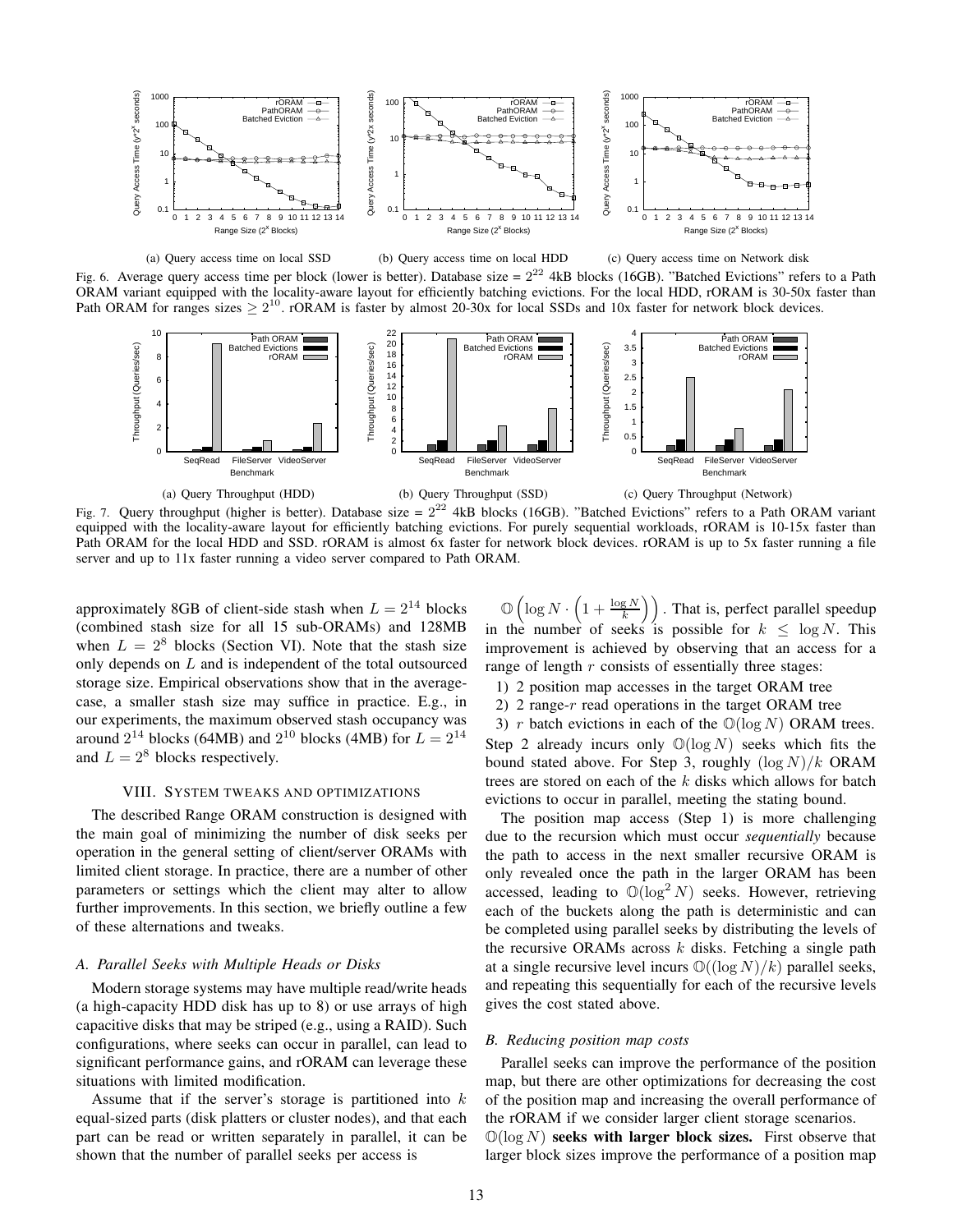because the number of seeks for a single position map access is only  $\mathbb{O}(\log^2 N / \log B)$ , where B is the size of a block. For example, with 4KB blocks and 1GB total storage, the number of recursive levels in any position map is just 2. More generally, if the block size B is large enough to store  $N^{\alpha}$ pointers for some constant  $0 < \alpha < 1$ , then the number of seeks per position map operation is only  $\mathbb{O}(\log N)$ . In this setting, there are  $O(1)$  levels of recursion for the position map and the total cost is  $O(1)$  with parallel seeks across levels.

Locally-stored position map optimizations. If the position map can be stored locally in persistent storage, it does afford a number of optimizations. The most obvious of these is that a single global position map suffices, rather than one for each tree. The second optimization is that locally-stored position maps can be reduced if smaller ranges are not supported.

A position map for all the  $\mathbb{O}(\log N)$  ORAM trees could require  $\mathbb{O}(N)$  local storage for the position map, but many of those stored positions are a result of tracking locations in the smaller range trees. The position maps in the larger sub-ORAMs are significantly smaller since only the position of the first block in the range is required to reveal the other blocks due to the bit-reversed position ordering within a range. By eliminating a small portion of the *smaller range* trees, the position map size is dramatically reduced without greatly effecting the functionality of the system. For example, in the situation with 1GB total data split into 4KB blocks, the total storage for a local position map is roughly 11MB. Removing the bottom 3 sub-ORAMs, reasonably requiring that all accesses are on ranges of at least 8 blocks, reduces the global position map size to less than 1MB.

#### *C. Revealing operation type*

The security definition for range ORAM requires that any two access patterns with the same range sizes are indistinguishable, hiding the contents, addresses, and operation type of each access. Only the size of the range is leaked. An interesting security/performance tradeoff to consider is relaxing the definition to reveal the operation *type* (read or write) to an observer in addition to the range. Roughly speaking, such a security definition allows for leakage of the *direction* of information flow which may be acceptable in some situations.

If operation type is leaked, we claim that the number of seeks per operation can be reduced to just  $\mathbb{O}(\log N)$  without affecting the bandwidth under the following conditions.

- 1) The position map seek cost is  $\mathbb{O}(\log N)$  using some ideas from the previous subsection.
- 2) The operation type (read or write) is revealed.
- 3) Each write operation is for a single block at a time.

In particular, such a construction still reads ranges, but only writes single blocks. We argue this scenario is actually quite common and useful; for example, revealing the operation type and limiting updates to one block at a time are quite common in searchable symmetric encryption (SSE) scenarios [13, 16].  $\mathbb{O}(\log N)$  seeks per read. For reading a range of size  $r = 2^i$ , two accesses occur on the ORAM tree  $R_i$  and r batch evictions in every tree, but for a read operation the data is not actually modified. If the operation type is revealed, batch evictions on the other  $R_i$  where  $j \neq i$  other ORAM trees does not need to occur because there is no update to the data blocks, reducing the seek cost to  $O(\log N)$ .

 $\mathbb{O}(\log N)$  seeks per write. Consider first that while writing a single item, the  $R_0$  ORAM tree needs to be updated, at a cost of  $\mathbb{O}(\log N)$  seeks, and the modified item must also be updated in all the other ORAM trees. If those evictions are performed immediately, the cost would be  $\mathbb{O}(\log^2 N)$  seeks. However, because the write was only to a single block, we can delay those evictions by simply appending the updated block to each stash and only performing a *single* batch eviction on one other tree, deterministically. With single item writes, i.e., no range writes, we can achieve  $\mathbb{O}(\log N)$  seeks.

Specifically, say the construction contains  $\ell \in \mathbb{O}(\log N)$ ORAM trees. Then each single block write always updates the  $R_0$  tree, appends the updated block to all  $\ell - 1$  other stashes, and then performs a batch eviction of size  $(\ell-1)$  for tree index  $(i \mod (\ell-1))+1$ . All three steps — updating  $R_0$ , appending to  $\ell - 1$  other stashes, and performing a single batch eviction — require  $\mathbb{O}(\log N)$  seeks. Furthermore, because each stash is cleared out after  $\mathbb{O}(\log N)$  updates, the size of stash for each ORAM tree no more than doubles.

## *D. Malicious security*

The rORAM construction, as described, is secure against an honest-but-curious adversary who always follows the protocols correctly, but may observe and remember all communication and past states of the remote storage. Achieving a higher level of security against a malicious adversary who may actually change the contents of remote storage or otherwise disobey the protocol requires relatively straightforward techniques for ensuring *integrity* [12, 41].

As in prior works, a *Merkle tree* can be embedded within each individual ORAM trees to ensure integrity. However, there is one important difference which is critical for minimizing the number of disk seeks. In a typical Merkle tree, each node stores a combined hash of its two children. However, doing this would require doubling the number of seeks because updating a single tree path requires reading all sibling nodes in the path as well.

Instead, each ORAM tree node stores a *separate* hash of each child node so that updating a path in any of the ORAM trees only requires reading and re-writing the nodes in that path. The extra hashes introduce a (small) constant factor increase in the bandwidth and remote storage size but does not change the number of seeks. The hashes are stored contiguously with the data.

Finally, the individual hashes of all  $\mathbb{O}(\log N)$  ORAM trees are collected into a single "root block" of hashes, which is stored contiguously with the root node of any one of the ORAM trees. Reading the root block on every access does not introduce any extra seeks, and the client only needs to store the hash of this root block locally in persistent storage.

## IX. CONCLUSION

rORAM is an ORAM specifically suited for accessing ranges of *sequential logical blocks* while *minimizing the*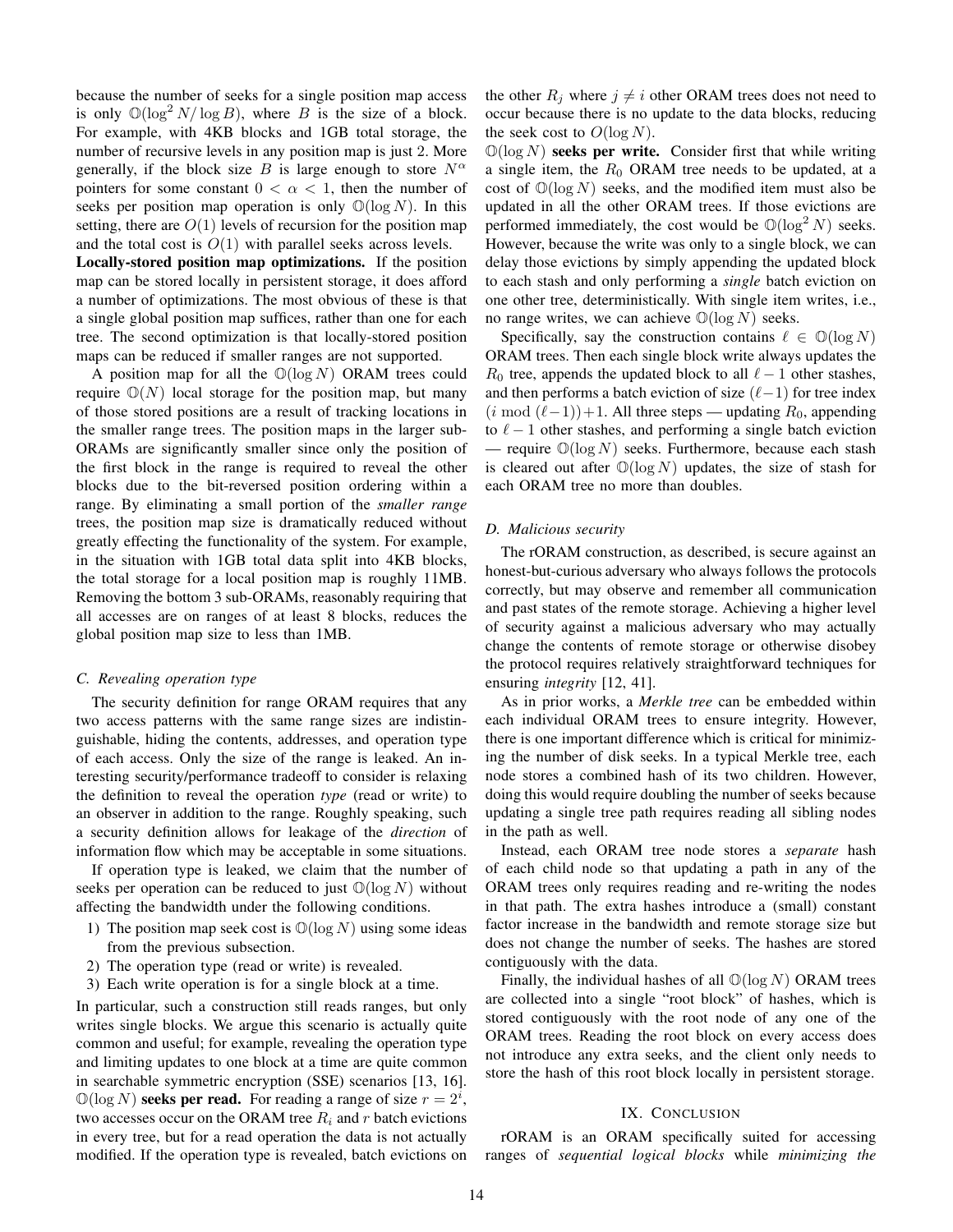*number of random physical disk seeks*. rORAM is significantly more efficient than prior designs [9], reducing a  $\mathbb{O}(\log N)$ multiplicative factor *both* in the number of seeks and in communication complexity.

A rORAM implementation is 30-50x times faster than Path ORAM for similar range-query workloads on local HDDs, 30x faster for local SSDs, and 10x faster for network block devices. rORAM's novel disk layout can also speed up standard ORAM constructions, e.g., resulting in a 2x faster Path ORAM variant. rORAM's novel disk layout can also speed up standard ORAM constructions, e.g., resulting in a 2x faster Path ORAM variant. Importantly, experiments demonstrate suitability for real world applications – rORAM is up to 5x faster running a file server and up to 11x faster running a range-query intensive video server workloads compared to standard Path ORAM.

rORAM raises the significant practical issue of data locality as an important factor in ORAM design. Even for ORAMs that do not naturally support range queries, locality can have a large impact on performance and seek optimization should be a design criteria for future ORAM technology.

#### X. ACKNOWLEDGMENTS

This work is supported by the National Science Foundation under awards 1526707, 1526102, 1319994, 1406177, 1618269 and by the Office of Naval Research. We thank our shepherd, Dimitrios Papadopoulos and the anonymous reviewers for their valuable suggestions and comments.

#### **REFERENCES**

- [1] "Amazon elastic block storage," April, 23 2018, https://aws.amazon.com/ebs/.
- [2] "Home of the curious framework," April, 23 2018, http://seclab.soic.indiana.edu/ curious/.
- [3] "Ext4 disk layout," April, 23 2018, https://ext4.wiki.kernel.org/index.php/Ext4 Disk Layout.
- [4] "roram implementation on github," https://github.com/anrinch/rORAM.
- "Linux-iscsi project," April, 23 2018, http://linux-iscsi.sourceforge.net/.
- [6] "iperf," April, 23 2018, https://iperf.fr/.
- [7] "Specsfs benchmark suite," https://www.spec.org/sfs2014/.
- [8] G. Asharov, M. Naor, G. Segev, and I. Shahaf, "Searchable symmetric encryption: optimal locality in linear space via two-dimensional balanced allocations," in *48th ACM STOC*, D. Wichs and Y. Mansour, Eds. Cambridge, MA, USA: ACM Press, Jun. 18–21, 2016, pp. 1101–1114.
- [9] G. Asharov, T.-H. H. Chan, K. Nayak, R. Pass, L. Ren, and E. Shi, "Oblivious computation with data locality," Cryptology ePrint Archive, Report 2017/772, 2017, http://eprint.iacr.org/2017/772.
- [10] V. Bindschaedler, M. Naveed, X. Pan, X. Wang, and Y. Huang, "Practicing oblivious access on cloud storage: the gap, the fallacy, and the new way forward," in *ACM CCS 15*. ACM Press, Oct. 12–16, 2015, pp. 837–849.
- [11] E.-O. Blass, T. Mayberry, G. Noubir, and K. Onarlioglu, "Toward robust hidden volumes using write-only oblivious ram," in *CCS*, 2014, pp. 203–214.
- [12] E.-O. Blass, T. Mayberry, and G. Noubir, "Multi-client oblivious RAM secure against malicious servers," in *ACNS 17*, ser. LNCS, vol. 10355. Heidelberg, Germany, 2017, pp. 686–707.
- [13] C. Bösch, P. Hartel, W. Jonker, and A. Peter, "A survey of provably secure searchable encryption," *ACM Comput. Surv.*, vol. 47, no. 2, pp. 18:1–18:51, Aug. 2014.
- [14] D. Cash and S. Tessaro, "The locality of searchable symmetric encryption," in *EUROCRYPT 2014*, ser. LNCS, vol. 8441. Copenhagen, Denmark: Springer, Heidelberg, Germany, May 11–15, 2014, pp. 351–368.
- [15] A. Chakraborti, C. Chen, and R. Sion, "DataLair: Efficient block storage with plausible deniability against multi-snapshot adversaries," *Proceedings on Privacy Enhancing Technologies*, vol. 2017, pp. 175–193, Jul. 2017.
- [16] R. Curtmola, J. A. Garay, S. Kamara, and R. Ostrovsky, "Searchable symmetric encryption: improved definitions and efficient constructions," in *ACM CCS 06*, A. Juels, R. N. Wright, and S. Vimercati, Eds. Alexandria, Virginia, USA: ACM Press, Oct. 30 – Nov. 3, 2006, pp. 79–88.
- [17] J. Dean, "Latency numbers every programmer should know," Online, 2018, https://gist.github.com/jboner/2841832.
- [18] E. D. Demaine, "Cache-oblivious algorithms and data structures," in *Lecture Notes from the EEF Summer School on Massive Data Sets*, 2002, http://erikdemaine.org/ papers/BRICS2002/.
- [19] I. Demertzis and C. Papamanthou, "Fast searchable encryption with tunable
- locality," in *SIGMOD*, 2017, pp. 1053-1067.<br>[20] I. Demertzis, S. Papadopoulos, O. Papapetrou, A. Deligiannakis, and M. Garofalakis, "Practical private range search revisited," in *SIGMOD '16*, 2016, pp. 185– 198.
- [21] I. Demertzis, D. Papadopoulos, and C. Papamanthou, "Searchable encryption with optimal locality: Achieving sublogarithmic read efficiency," in *Advances in Cryptology – CRYPTO 2018*, 2018, pp. 371–406.
- [22] J. Doerner and A. Shelat, "Scaling ORAM for secure computation," in *ACM CCS 17*, B. M. Thuraisingham, D. Evans, T. Malkin, and D. Xu, Eds. Dallas, TX, USA: ACM Press, Oct. 31 – Nov. 2, 2017, pp. 523–535.
- [23] S. Faber, S. Jarecki, H. Krawczyk, Q. Nguyen, M.-C. Rosu, and M. Steiner, "Rich queries on encrypted data: Beyond exact matches," *IACR Cryptology ePrint Archive*, vol. 2015, p. 927, 2015.
- [24] C. W. Fletcher, L. Ren, A. Kwon, M. van Dijk, and S. Devadas, "Freecursive ORAM: [nearly] free recursion and integrity verification for position-based oblivious RAM," in *ASPLOS*, 2015, pp. 103–116.
- [25] C. W. Fletcher, L. Ren, A. Kwon, M. van Dijk, E. Stefanov, D. N. Serpanos, and S. Devadas, "A low-latency, low-area hardware oblivious ram controller," *2015 IEEE 23rd Annual International Symposium on Field-Programmable Custom Computing Machines*, pp. 215–222, 2015.
- [26] C. Gentry, K. A. Goldman, S. Halevi, C. S. Jutla, M. Raykova, and D. Wichs, "Optimizing ORAM and using it efficiently for secure computation," in *PETS*, 2013, pp. 1–18.
- [27] O. Goldreich, "Towards a theory of software protection and simulation by oblivious RAMs," in *19th ACM STOC*, A. Aho, Ed. New York City, NY, USA: ACM Press, May 25–27, 1987, pp. 182–194.
- [28] M. S. Islam, M. Kuzu, and M. Kantarcioglu, "Access pattern disclosure on searchable encryption: Ramification, attack and mitigation," in *in Network and Distributed System Security Symposium (NDSS*, 2012.
- [29] C. Liu, A. Harris, M. Maas, M. W. Hicks, M. Tiwari, and E. Shi, "Ghostrider: A hardware-software system for memory trace oblivious computation," in *ASPLOS*, 2015, pp. 87–101.
- [30] C. Liu, X. S. Wang, K. Nayak, Y. Huang, and E. Shi, "ObliVM: A programming framework for secure computation," in *2015 IEEE Symposium on Security and* San Jose, CA, USA: IEEE Computer Society Press, May 17–21, 2015, pp. 359–376.
- [31] T. Mayberry, E.-O. Blass, and A. H. Chan, "Efficient private file retrieval by combining ORAM and PIR," in *NDSS 2014*. San Diego, CA, USA: The Internet Society, Feb. 23–26, 2014.
- [32] I. Miers and P. Mohassel, "IO-DSSE: scaling dynamic searchable encryption to millions of indexes by improving locality," in *NDSS*, 2017.
- [33] O. Ohrimenko, M. T. Goodrich, R. Tamassia, and E. Upfal, "The melbourne shuffle: Improving oblivious storage in the cloud," in *ICALP*, 2014, pp. 556–567. [34] L. Ren, C. W. Fletcher, A. Kwon, E. Stefanov, E. Shi, M. van Dijk, and S. Devadas,
- "Constants count: Practical improvements to oblivious RAM," in *USENIX Security 15*, 2015, pp. 415–430.
- [35] D. S. Roche, A. J. Aviv, and S. G. Choi, "A practical oblivious map data structure with secure deletion and history independence," in 2016 IEEE Symposium on *Security and Privacy*. San Jose, CA, USA: IEEE Computer Society Press, May 22– 26, 2016, pp. 178–197.
- [36] D. S. Roche, A. J. Aviv, S. G. Choi, and T. Mayberry, "Deterministic, stash-free write-only ORAM," in *ACM CCS 17*, B. M. Thuraisingham, D. Evans, T. Malkin, and D. Xu, Eds. Dallas, TX, USA: ACM Press, Oct. 31 – Nov. 2, 2017, pp. 507–521.
- [37] C. Sahin, V. Zakhary, A. E. Abbadi, H. Lin, and S. Tessaro, "Taostore: Overcoming asynchronicity in oblivious data storage," in *2016 IEEE Symposium on Security and Privacy (SP)*, May 2016, pp. 198–217.
- [38] E. Shi, T.-H. H. Chan, E. Stefanov, and M. Li, "Oblivious RAM with  $O((\log N)^3)$ worst-case cost," in *ASIACRYPT 2011*, ser. LNCS, vol. 7073. Springer, Heidelberg, Germany, Dec. 4–8, 2011, pp. 197–214.
- [39] E. Stefanov and E. Shi, "ObliviStore: High performance oblivious distributed cloud data store," in *NDSS 2013*. San Diego, CA, USA: The Internet Society, Feb. 24–27, 2013.
- [40] E. Stefanov, E. Shi, and D. X. Song, "Towards practical oblivious RAM," in *NDSS 2012*. San Diego, CA, USA: The Internet Society, Feb. 5–8, 2012.
- [41] E. Stefanov, M. van Dijk, E. Shi, C. W. Fletcher, L. Ren, X. Yu, and S. Devadas, "Path ORAM: an extremely simple oblivious RAM protocol," in *ACM CCS 13*. Berlin, Germany: ACM Press, Nov. 4–8, 2013, pp. 299–310.
- [42] X. Wang, T.-H. H. Chan, and E. Shi, "Circuit ORAM: On tightness of the Goldreich-Ostrovsky lower bound," in *ACM CCS 15*. Denver, CO, USA: ACM Press, Oct. 12–16, 2015, pp. 850–861.
- [43] X. Wang, D. Gordon, and J. Katz, "Simple and efficient two-server oram," in *Asiacrypt*, 2018, pp. 141–157.
- [44] X. S. Wang, K. Nayak, C. Liu, T.-H. H. Chan, E. Shi, E. Stefanov, and Y. Huang, "Oblivious data structures," in *ACM CCS 14*. Scottsdale, AZ, USA: ACM Press, Nov. 3–7, 2014, pp. 215–226.
- [45] P. Williams and R. Sion, "Single round access privacy on outsourced storage," in *ACM CCS 12*, T. Yu, G. Danezis, and V. D. Gligor, Eds. Raleigh, NC, USA: ACM Press, Oct. 16–18, 2012, pp. 293–304.

#### XI. PROOF OF THEOREM 5.1

As in the previous work [34, 41], we use  $\infty$ -ORAM, where each node in the tree has infinite capacity. It receives the same input request sequence as  $R_i$ .

A *rooted subtree* is a subtree which contains the parent of every node in the subtree; in particular every non-empty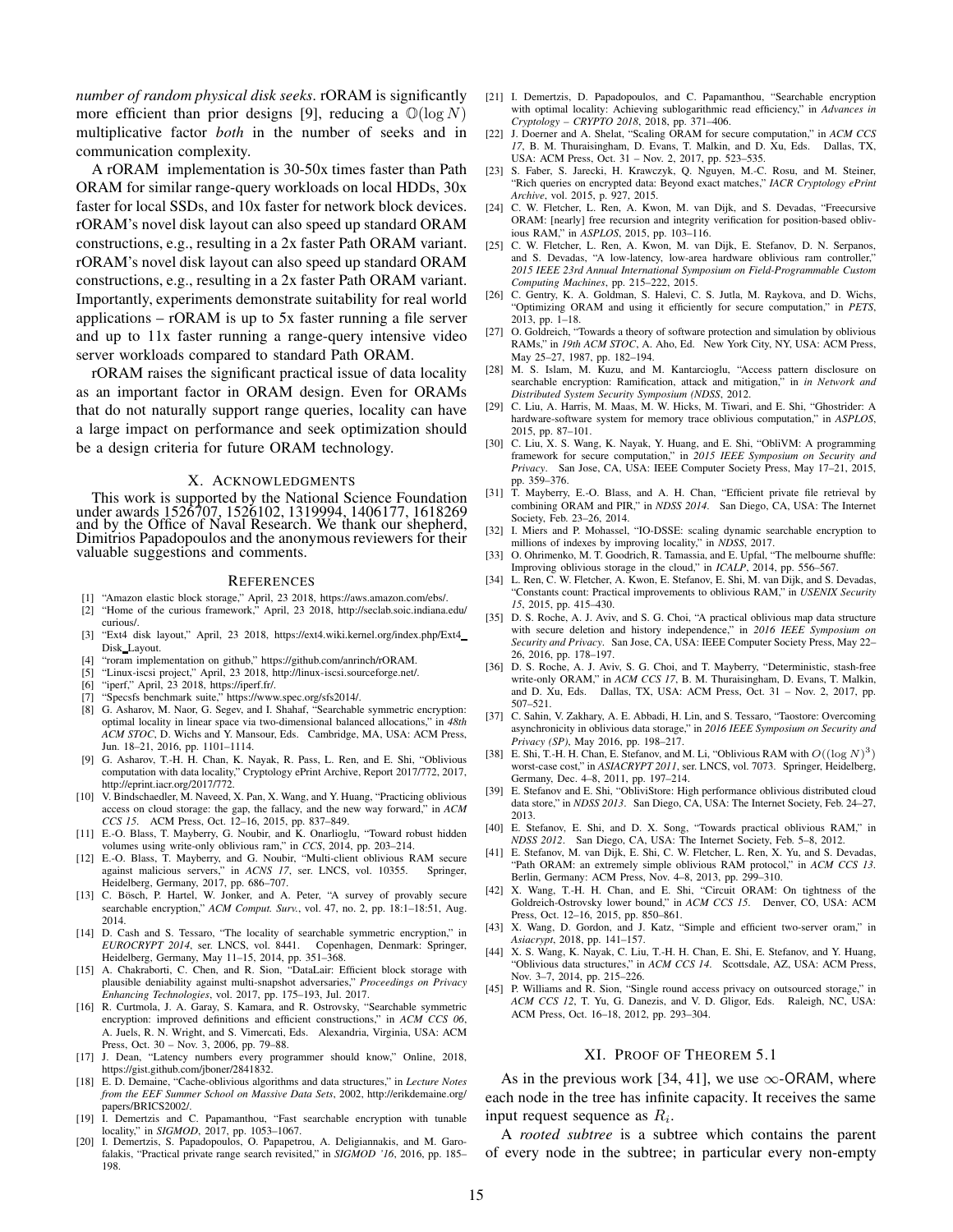rooted subtree contains the root. For any rooted subtree  $T$ , let  $X(T)$  be a random variable denoting the number of nonstale blocks stored in the nodes in T in  $\infty$ -ORAM. Let  $n(T)$  denote the number of nodes in T. Then, by letting  $p(\gamma) = \Pr[\exists T : X(T) > Z \cdot n(T) + \gamma]$ , we have the following consequence of Lemma 2 in [41]:

$$
\Pr[\mathsf{st}(R_i) > L_i \cdot (\lambda + 1)] = p(L_i \cdot (\lambda + 1)).
$$

**Partition of a rooted subtree.** Consider the ORAM tree  $R_i$ , which we partition into  $S_{-1}, S_0, \ldots, S_{L_i-1}$  as follows:

- Let  $S_{-1}$  be a subtree containing all the nodes at levels  $0, 1, \ldots, i-1.$
- For  $j = 0, 1, \ldots, L_i 1$ , let  $S_j$  be a subtree rooted with  $v_i^j$  (i.e., a node at level i) that has all the descendants of  $v_i^j$  as well.

So the entire tree consists of the first i levels in  $S_{-1}$  and then the  $2^i$  disjoint subtrees  $S_0, \ldots, S_{L_i-1}$  going from level i down to the leaves.

Then, for any rooted subtree  $T$ , we have

$$
X(T) = X(T \cap S_{-1}) + X(T \cap S_0) + X(T \cap S_1) + \dots + X(T \cap S_{L_i-1})
$$

Let  $E(T, \gamma)$  denote an event that  $X(T) > n(T) \cdot Z + \gamma$  and  $E_j(T, \gamma)$  denote an event that  $X(T \cap S_j) > n(T \cap S_j) \cdot Z + \gamma$ . Then, by the pigeon-hole principle, we have:

$$
E(T, L_i(\lambda + 1)) \Rightarrow E_{-1}(T, L_i) \vee \left(\bigvee_{j=0}^{L_i-1} E_j(T, \lambda)\right).
$$

Let  $p_i(\gamma) = \Pr[\exists T : E_j(T, \gamma)]$ . The union bound gives:

$$
p(L_i \cdot (\lambda + 1)) = \Pr[\exists T : E(T, L_i(\lambda + 1)]
$$
  
\n
$$
\leq \Pr[\exists T : E_{-1}(T, L_i)] + \sum_{j=0}^{L_i - 1} \Pr[\exists T : E_j(\mathbf{X})]
$$
  
\n
$$
= p_{-1}(L_i) + \sum_{j=0}^{L_i - 1} p_j(\lambda).
$$

**Bounding**  $p_{-1}(L_i)$ .. We first argue that  $p_{-1}(L_i) = 0$ . This is because our deterministic eviction schedule ensures that after every  $L_i = 2^i$  evictions, all blocks are pushed down at or below level i in  $\infty$ -ORAM. Therefore, only at most  $L_i$  blocks must remain in  $S_{-1}$ .

**Chernoff-like bound.** We would like to bound  $p_i(\lambda)$ . Fix some rooted subtree  $T$ . We start our analysis by relying on the paritioning effect that is explained in Section VI. That is, each  $S_j$  will have at most one non-stale block for each range, which implies that  $T \cap S_j$  will have at most one block for each range. Let  $Range_i$  be the set of all logical ranges for  $R_i$ ; each range has length  $2^i$ , and its starting logical label is a multiple of  $2^i$ . Let  $Y(T)$  denote the number of different ranges to which the blocks in  $T$  belong. Then, due to the partitioning effect, we have

$$
X(T \cap S_j) = Y(T \cap S_j).
$$

That is, every block in  $T \cap S_j$  belongs to a unique logical range of  $R_i$ .

In our construction, a logical range  $[a \cdot 2^i, (a+1) \cdot 2^i)$  is assigned physical labels  $[r, r+2^i)$ , where r is chosen at random from  $[0, N)$ . As observed in [9, Claim 3.2], this implies that the event that a range will be in  $S_i$  is independent of the event that other ranges will be in  $S_j$ . Therefore, we can apply the Chernoff-like bound given in [34, Section 4.3] where we denote  $Y_j = Y(T \cap S_j)$ :

$$
E\left[e^{t \cdot Y_j}\right] \le e^{(e^t - 1)E[Y_j]}.
$$

Denote  $X_j = X(T \cap S_j)$ . Since we have  $X_j = Y_j$ , we have:

$$
E\left[e^{t\cdot X_j}\right] \le e^{(e^t-1)E[X_j]}.
$$

**Bounding**  $E[X_i]$ . The same analysis as in [34, Lemma 3] with  $A = 1$  applies, and we get

$$
E[X_j] \le n(T \cup S_j).
$$

This is because dependency (among the blocks in the same range) becomes irrelevant, when we consider the expectation due to linearity of expectation. Nevertheless, we give the proof for completeness.

For each node  $v$  of the ORAM tree, we define a random yariable  $\chi_v$  to be the number of blocks in v after the last eviction. Note that we have

$$
E[X_j] = \sum_{v \in T \cap S_j} E[\chi_v].
$$

So, it is sufficient to show that  $E[\chi_v] \leq 1$  for any node v.

For our analysis, given a node  $v$  and a logical block with address x, we define an indicator random variable  $\chi_{x,v} \in \{0,1\}$ for the event that a logical block with address  $x$  is located in node v at the end of the last eviction. Let  $q_{x,y} = \Pr[\chi_{x,y} = 1].$ 

 $Pr[\exists T : E_j(T, \mathbf{t})]$  was some evict operation that puts x in v. Since a block If  $v$  is a leaf node, a fresh record corresponding to logical address x can be stored in that bucket if x is mapped to v and  $x$  is mapped to a random leaf, the probability that a block  $x$  is mapped to v is  $1/N$ , which implies  $q_{x,y} \leq 1/N$  and thereby  $E[\chi_{x,y}] \leq 1/N$ . Since there are at most N logical blocks, by taking the linearity of expectation, we have

$$
E[\chi_v] \le E\left[\sum_{x \in [0,N)} \chi_{x,v}\right] = \sum_{x \in [0,N)} E[\chi_{x,v}] \le \sum_{x \in [0,N)} (1/N) \le 1.
$$

Suppose  $v$  is a non-leaf node at level  $\ell$ . Consider the last two evictions paths  $p_1$  and  $p_2$  that touch v, where  $p_2$  takes place later. Say that the second path  $p_2$  goes through v and some child  $c$  of  $v$ . Then, our deterministic scheduling makes sure that  $p_1$  goes through v and the other child  $c'$ . Note:

- Blocks coming before the time of  $p_1$  will never be in v, since two eviction paths  $p_1$  and  $p_2$  will push all blocks down at or below level  $\ell + 1$ .
- Blocks coming after time of  $p_2$  will never be in v, since  $p_2$  is the last eviction that touches v.

This means that the only blocks that entered between  $p_1$  and  $p_2$  can possibly remain in v. Let Between be the set of such blocks. Our deterministic scheduling ensures that the time span between  $p_1$  and  $p_2$  is exactly  $2^{\ell}$ , implying that  $|\text{Between}| \leq 2^{\ell}$ (one can make a similar argument if there is only one eviction path that touches  $v$  throughout the entire access sequence).